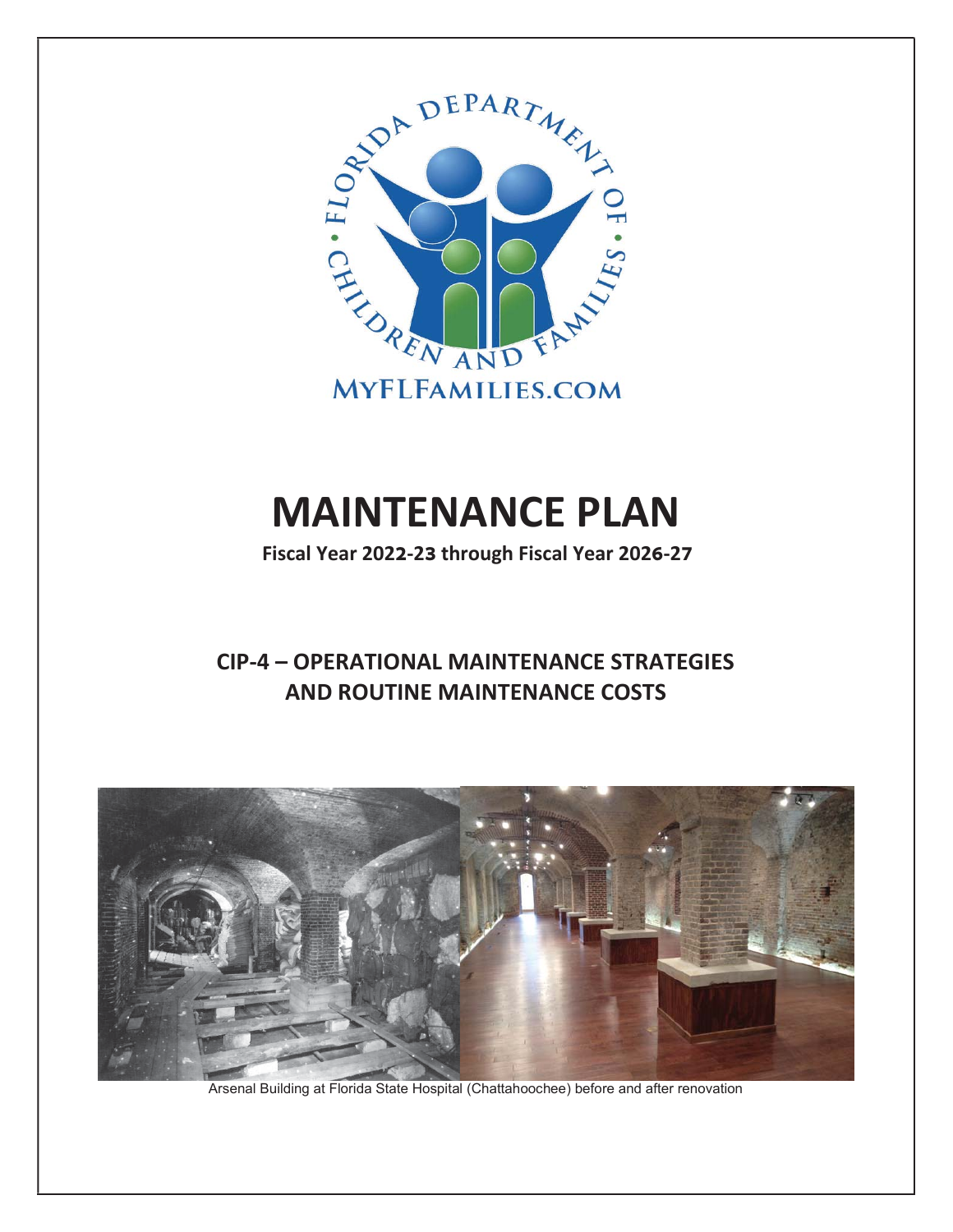## **Service Level- Operational Maintenance Budget Summary**

The Department of Children and Families directly operates, maintains and repairs  $3,137,103$  square feet of building space. O&M costs plus non-FCO repair costs are estimated at \$22.2 million for FY 2022-23, or \$7.00 per square foot. DCF operated mental health treatment facilities make up 90% of that building space with the remaining 10% occupied by administrative offices, services centers and warehouses.

Operating and maintenance costs for 773,626 square feet of "contracted" facilities are the provider's responsibility and funded through contracted services. Only the costs of facilities operated and managed by DCF staff are included in this CIP-4 input.



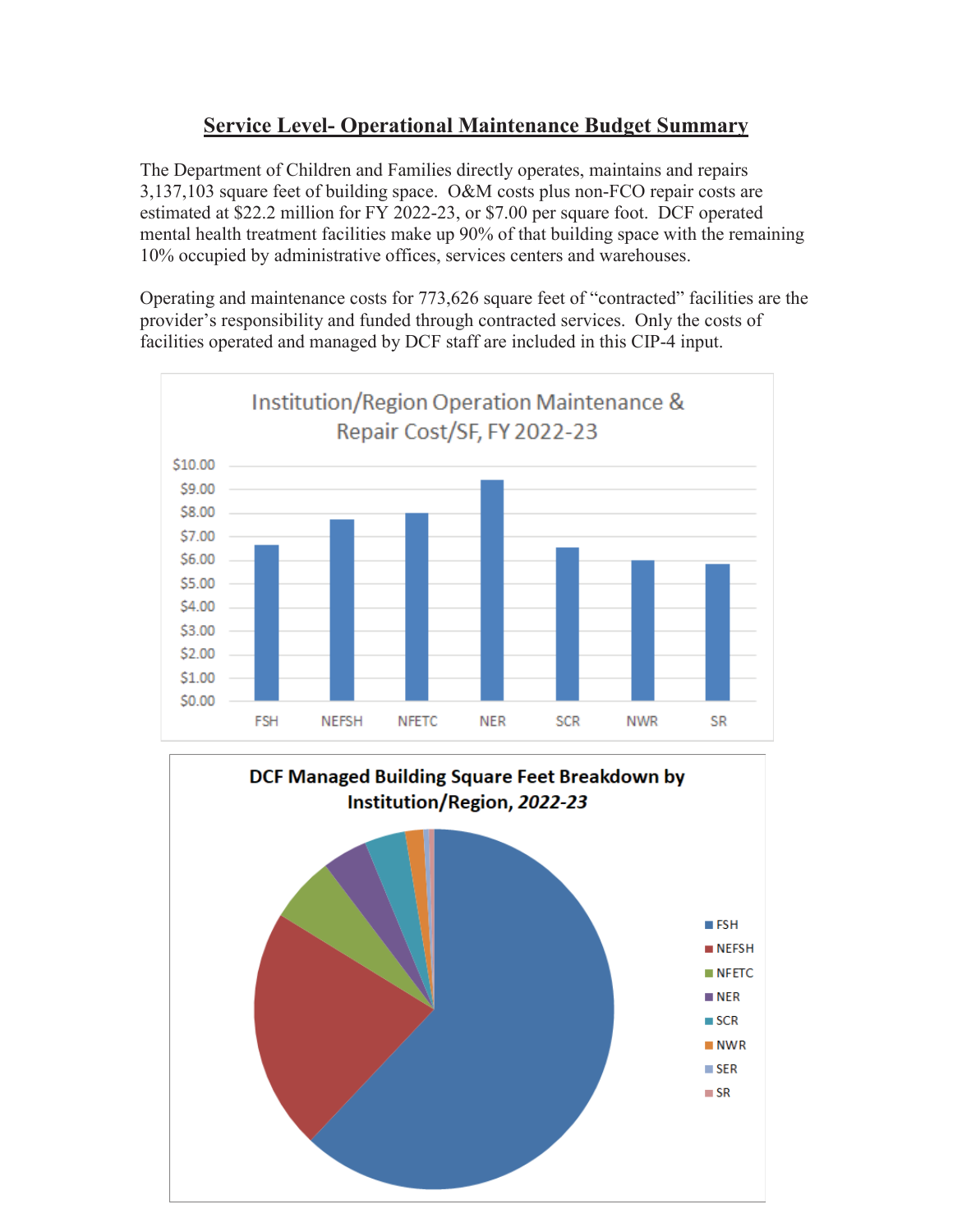|                                                                                                                                                                                                                                                                                                                                                                                                                                 |                                       | Agency: Department of Children and Families                                      |                                                |                 |                 |                            |
|---------------------------------------------------------------------------------------------------------------------------------------------------------------------------------------------------------------------------------------------------------------------------------------------------------------------------------------------------------------------------------------------------------------------------------|---------------------------------------|----------------------------------------------------------------------------------|------------------------------------------------|-----------------|-----------------|----------------------------|
|                                                                                                                                                                                                                                                                                                                                                                                                                                 | Service: All Institutions and Regions |                                                                                  |                                                |                 |                 |                            |
|                                                                                                                                                                                                                                                                                                                                                                                                                                 |                                       |                                                                                  | <b>Square Feet Managed</b>                     |                 |                 |                            |
|                                                                                                                                                                                                                                                                                                                                                                                                                                 | FY 2021-22                            | FY 2022-23                                                                       | FY 2023-24                                     | FY 2024-25      | FY 2025-26      | FY 2026-27                 |
|                                                                                                                                                                                                                                                                                                                                                                                                                                 | 3,137,103                             | 3,137,103                                                                        | 3,137,103                                      | 3,137,103       | 3,137,103       | 3,137,103                  |
|                                                                                                                                                                                                                                                                                                                                                                                                                                 |                                       |                                                                                  |                                                |                 |                 |                            |
|                                                                                                                                                                                                                                                                                                                                                                                                                                 |                                       |                                                                                  |                                                |                 |                 |                            |
|                                                                                                                                                                                                                                                                                                                                                                                                                                 |                                       |                                                                                  |                                                |                 |                 |                            |
|                                                                                                                                                                                                                                                                                                                                                                                                                                 |                                       | EXISTING FACILITIES (All square feet listed above for the previous fiscal year): |                                                |                 |                 |                            |
|                                                                                                                                                                                                                                                                                                                                                                                                                                 |                                       |                                                                                  | <b>Preventive Maintenance Costs</b>            |                 |                 |                            |
|                                                                                                                                                                                                                                                                                                                                                                                                                                 | <b>Fund Code</b>                      | FY 2022-23                                                                       | FY 2023-24                                     | FY 2024-25      | FY 2025-26      | FY 2026-27                 |
|                                                                                                                                                                                                                                                                                                                                                                                                                                 |                                       | \$178,034.87                                                                     | \$179,778.87                                   | \$181,140.16    | \$182,966.51    | \$184,850.80               |
|                                                                                                                                                                                                                                                                                                                                                                                                                                 |                                       |                                                                                  |                                                |                 |                 |                            |
|                                                                                                                                                                                                                                                                                                                                                                                                                                 | <b>SUBTOTAL</b>                       | \$178,034.87                                                                     | \$179,778.87                                   | \$181,140.16    | \$182,966.51    | \$184,850.80               |
|                                                                                                                                                                                                                                                                                                                                                                                                                                 |                                       |                                                                                  |                                                |                 |                 |                            |
|                                                                                                                                                                                                                                                                                                                                                                                                                                 | <b>SUBTOTAL</b>                       | \$0.00                                                                           | \$0.00                                         | \$0.00          | \$0.00          | \$0.00                     |
|                                                                                                                                                                                                                                                                                                                                                                                                                                 |                                       | \$187,194.02                                                                     | \$196,610.71                                   | \$206,985.00    | \$217,632.69    | \$228,960.85               |
|                                                                                                                                                                                                                                                                                                                                                                                                                                 |                                       |                                                                                  |                                                |                 |                 |                            |
|                                                                                                                                                                                                                                                                                                                                                                                                                                 | <b>SUBTOTAL</b>                       | \$187,194.02                                                                     | \$196,610.71                                   | \$206,985.00    | \$217,632.69    | \$228,960.85               |
|                                                                                                                                                                                                                                                                                                                                                                                                                                 |                                       | \$737,124.72                                                                     | \$772,234.21                                   | \$810,231.01    | \$848,864.88    | \$889,373.65               |
| Other (specify)                                                                                                                                                                                                                                                                                                                                                                                                                 |                                       |                                                                                  |                                                |                 |                 |                            |
| <b>Fiscal Year</b><br><b>Square Feet</b><br>Salaries &<br>Benefits<br><b>OPS</b><br>Expenses<br><b>Fund Totals</b><br>Salaries &<br>Benefits<br><b>OPS</b><br>Expenses<br>Other (specify)<br><b>Fund Totals</b><br>Salaries &<br>Benefits<br><b>OPS</b><br>Expenses                                                                                                                                                             | <b>SUBTOTAL</b>                       | \$737,124.72                                                                     | \$772,234.21                                   | \$810,231.01    | \$848,864.88    | \$889,373.65               |
| (NOTE: For FY 2022-2023, enter the total square feet for facilities managed by your agency as indicated in the most recent Facilities<br>Inventory of the Department of Management Services. In each subsequent year, add to this total all new square feet requested in that<br>year and all previous fiscal years.)<br><b>TOTAL</b><br><b>TOTAL</b><br>Other (specify)<br><b>Fund Totals</b><br><b>TOTAL</b><br><b>Totals</b> |                                       | \$1,102,353.60                                                                   | \$1,148,623.79                                 | \$1,198,356.17  | \$1,249,464.08  | \$1,303,185.30             |
|                                                                                                                                                                                                                                                                                                                                                                                                                                 |                                       |                                                                                  |                                                |                 |                 |                            |
|                                                                                                                                                                                                                                                                                                                                                                                                                                 |                                       |                                                                                  |                                                |                 |                 |                            |
|                                                                                                                                                                                                                                                                                                                                                                                                                                 |                                       | \$1,102,353.60                                                                   | \$1,148,623.79                                 | \$1,198,356.17  | \$1,249,464.08  | \$1,303,185.30             |
|                                                                                                                                                                                                                                                                                                                                                                                                                                 | <b>Fund Code</b>                      | FY 2022-23                                                                       | <b>General Maintenance Costs</b><br>FY 2023-24 | FY 2024-25      | FY 2025-26      | FY 2026-27                 |
|                                                                                                                                                                                                                                                                                                                                                                                                                                 |                                       | \$1,859,474.95                                                                   | \$1,862,435.47                                 | \$1,865,479.34  | \$1.868.842.31  | \$1,872,065.76             |
|                                                                                                                                                                                                                                                                                                                                                                                                                                 |                                       |                                                                                  |                                                |                 |                 |                            |
|                                                                                                                                                                                                                                                                                                                                                                                                                                 | <b>SUBTOTAL</b>                       | \$1,859,474.95                                                                   | \$1,862,435.47                                 | \$1,865,479.34  | \$1,868,842.31  | \$1,872,065.76             |
|                                                                                                                                                                                                                                                                                                                                                                                                                                 |                                       | \$0.00                                                                           | \$0.00                                         | \$0.00          | \$0.00          | \$0.00                     |
|                                                                                                                                                                                                                                                                                                                                                                                                                                 |                                       |                                                                                  |                                                |                 |                 |                            |
|                                                                                                                                                                                                                                                                                                                                                                                                                                 | <b>SUBTOTAL</b>                       | \$0.00                                                                           | \$0.00                                         | \$0.00          | \$0.00          | \$0.00                     |
|                                                                                                                                                                                                                                                                                                                                                                                                                                 |                                       | \$1,606,890.15                                                                   | \$1,701,182.04                                 | \$1,802,322.03  | \$1,907,012.66  | \$2,020,823.54             |
|                                                                                                                                                                                                                                                                                                                                                                                                                                 | <b>SUBTOTAL</b>                       | \$1,606,890.15                                                                   | \$1,701,182.04                                 | \$1,802,322.03  | \$1,907,012.66  | \$2,020,823.54             |
|                                                                                                                                                                                                                                                                                                                                                                                                                                 |                                       | \$6,487,719.78                                                                   | \$6,800,641.72                                 | \$7,128,865.84  | \$7,473,146.93  | \$7,834,277.20             |
|                                                                                                                                                                                                                                                                                                                                                                                                                                 |                                       |                                                                                  |                                                |                 |                 |                            |
|                                                                                                                                                                                                                                                                                                                                                                                                                                 | <b>SUBTOTAL</b>                       | \$6,487,719.78                                                                   | \$6,800,641.72                                 | \$7,128,865.84  | \$7,473,146.93  | $\overline{$7,834,277.20}$ |
|                                                                                                                                                                                                                                                                                                                                                                                                                                 |                                       | \$9,954,084.88                                                                   | \$10,364,259.23                                | \$10,796,667.21 | \$11,249,001.90 | \$11,727,166.51            |
|                                                                                                                                                                                                                                                                                                                                                                                                                                 |                                       |                                                                                  |                                                |                 |                 |                            |
|                                                                                                                                                                                                                                                                                                                                                                                                                                 |                                       |                                                                                  |                                                |                 |                 |                            |
|                                                                                                                                                                                                                                                                                                                                                                                                                                 |                                       | \$9,954,084.88                                                                   | \$10,364,259.23                                | \$10,796,667.21 | \$11,249,001.90 | \$11,727,166.51            |
|                                                                                                                                                                                                                                                                                                                                                                                                                                 |                                       |                                                                                  | <b>Routine Operations Costs</b>                |                 |                 |                            |
|                                                                                                                                                                                                                                                                                                                                                                                                                                 | <b>Fund Code</b>                      | FY 2022-23                                                                       | FY 2023-24                                     | FY 2024-25      | FY 2025-26      | FY 2026-27                 |
|                                                                                                                                                                                                                                                                                                                                                                                                                                 |                                       | \$794,378.55                                                                     | \$794,378.55                                   | \$794,378.55    | \$794,378.55    | \$794,378.55               |
|                                                                                                                                                                                                                                                                                                                                                                                                                                 | <b>SUBTOTAL</b>                       | \$794,378.55                                                                     | \$794,378.55                                   | \$794,378.55    | \$794,378.55    | \$794,378.55               |
|                                                                                                                                                                                                                                                                                                                                                                                                                                 |                                       | \$0.00                                                                           | \$0.00                                         | \$0.00          | \$0.00          | \$0.00                     |
|                                                                                                                                                                                                                                                                                                                                                                                                                                 |                                       |                                                                                  |                                                |                 |                 |                            |
|                                                                                                                                                                                                                                                                                                                                                                                                                                 | <b>SUBTOTAL</b>                       | \$0.00                                                                           | \$0.00                                         | \$0.00          | \$0.00          | \$0.00                     |
|                                                                                                                                                                                                                                                                                                                                                                                                                                 |                                       | \$4,601,670.00                                                                   | \$4,601,670.00                                 | \$5,108,641.02  | \$5,383,009.38  | \$5,673,217.54             |
|                                                                                                                                                                                                                                                                                                                                                                                                                                 |                                       |                                                                                  |                                                |                 |                 |                            |
|                                                                                                                                                                                                                                                                                                                                                                                                                                 | <b>SUBTOTAL</b>                       | \$4,601,670.00                                                                   | \$4,601,670.00                                 | \$5,108,641.02  | \$5,383,009.38  | \$5,673,217.54             |
|                                                                                                                                                                                                                                                                                                                                                                                                                                 |                                       | \$5,737,008.23                                                                   | \$6,012,394.60                                 | \$6,301,206.36  | \$6,604,104.48  | \$6,921,782.63             |
|                                                                                                                                                                                                                                                                                                                                                                                                                                 | <b>SUBTOTAL</b>                       | \$5,737,008.23                                                                   | \$6,012,394.60                                 | \$6,301,206.36  | \$6,604,104.48  | \$6,921,782.63             |
|                                                                                                                                                                                                                                                                                                                                                                                                                                 |                                       |                                                                                  |                                                |                 |                 |                            |
|                                                                                                                                                                                                                                                                                                                                                                                                                                 |                                       |                                                                                  |                                                |                 |                 |                            |
|                                                                                                                                                                                                                                                                                                                                                                                                                                 |                                       |                                                                                  |                                                |                 |                 |                            |
|                                                                                                                                                                                                                                                                                                                                                                                                                                 |                                       | \$11,133,056.78                                                                  | \$11,408,443.14                                | \$12,204,225.93 | \$12,781,492.41 | \$13,389,378.72            |
|                                                                                                                                                                                                                                                                                                                                                                                                                                 |                                       |                                                                                  |                                                |                 |                 |                            |
|                                                                                                                                                                                                                                                                                                                                                                                                                                 |                                       | \$22,189,495.26                                                                  | \$22,921,326.17                                | \$24,199,249.31 | \$25,279,958.39 | \$26,419,730.54            |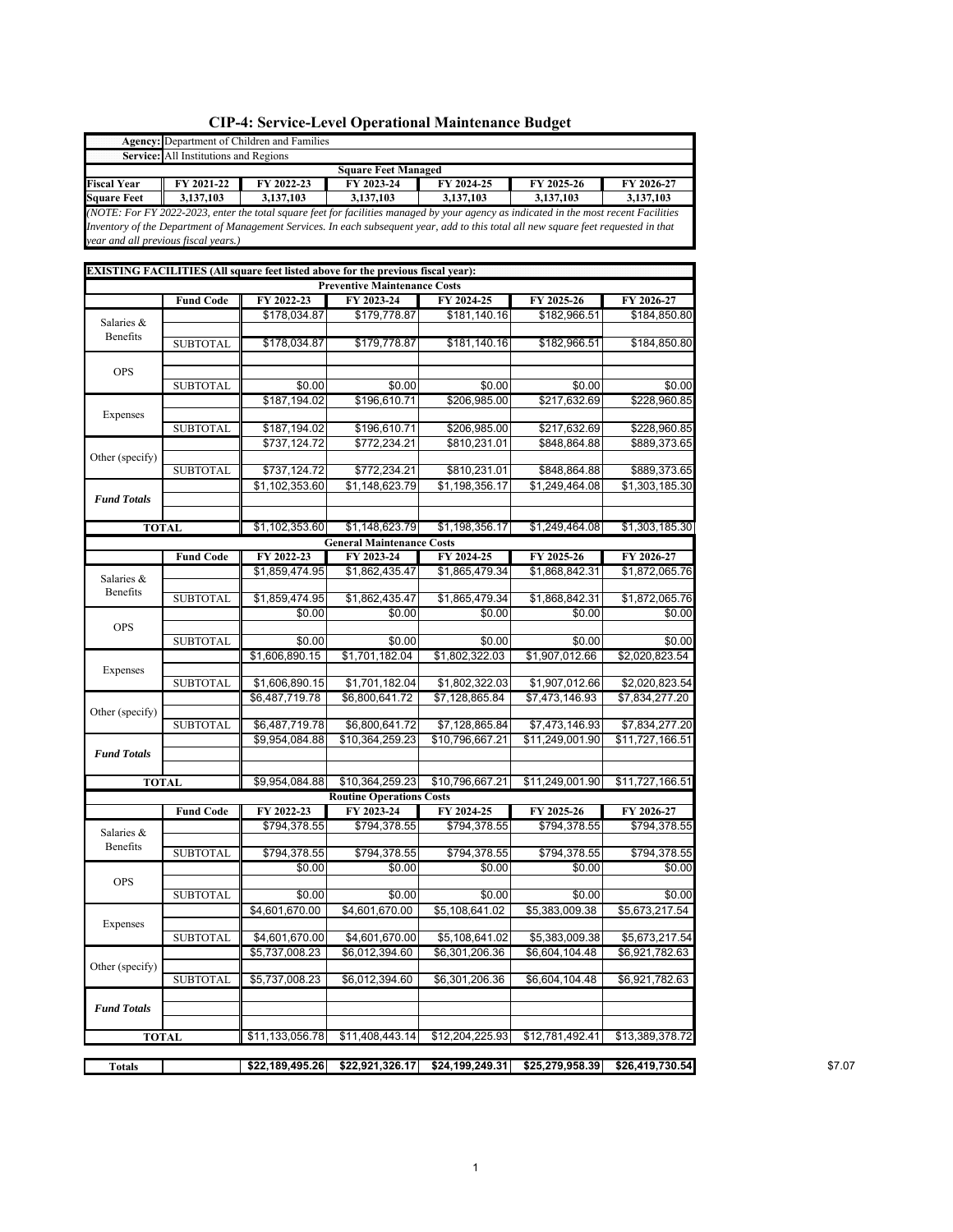|                                                                                              | Agency: Department of Children and Families |                                                                                                                                                                                                                                                                                                                                                                                                                                                                                                                                                                                                                                                                                                                                                                                                                                                                                                                                                                                                                                                                                                                                                                                                                                                                                                                                                                                                                                                                                                                                                                                                                                                                                                                                                                                                                                                                                                                                                                                                                                                                               |              |              |              |             |  |  |  |  |  |
|----------------------------------------------------------------------------------------------|---------------------------------------------|-------------------------------------------------------------------------------------------------------------------------------------------------------------------------------------------------------------------------------------------------------------------------------------------------------------------------------------------------------------------------------------------------------------------------------------------------------------------------------------------------------------------------------------------------------------------------------------------------------------------------------------------------------------------------------------------------------------------------------------------------------------------------------------------------------------------------------------------------------------------------------------------------------------------------------------------------------------------------------------------------------------------------------------------------------------------------------------------------------------------------------------------------------------------------------------------------------------------------------------------------------------------------------------------------------------------------------------------------------------------------------------------------------------------------------------------------------------------------------------------------------------------------------------------------------------------------------------------------------------------------------------------------------------------------------------------------------------------------------------------------------------------------------------------------------------------------------------------------------------------------------------------------------------------------------------------------------------------------------------------------------------------------------------------------------------------------------|--------------|--------------|--------------|-------------|--|--|--|--|--|
|                                                                                              | Service: Florida State Hospital             |                                                                                                                                                                                                                                                                                                                                                                                                                                                                                                                                                                                                                                                                                                                                                                                                                                                                                                                                                                                                                                                                                                                                                                                                                                                                                                                                                                                                                                                                                                                                                                                                                                                                                                                                                                                                                                                                                                                                                                                                                                                                               |              |              |              |             |  |  |  |  |  |
|                                                                                              | <b>Square Feet Managed</b>                  |                                                                                                                                                                                                                                                                                                                                                                                                                                                                                                                                                                                                                                                                                                                                                                                                                                                                                                                                                                                                                                                                                                                                                                                                                                                                                                                                                                                                                                                                                                                                                                                                                                                                                                                                                                                                                                                                                                                                                                                                                                                                               |              |              |              |             |  |  |  |  |  |
| Fiscal Year                                                                                  | FY 2021-22                                  | FY 2022-23                                                                                                                                                                                                                                                                                                                                                                                                                                                                                                                                                                                                                                                                                                                                                                                                                                                                                                                                                                                                                                                                                                                                                                                                                                                                                                                                                                                                                                                                                                                                                                                                                                                                                                                                                                                                                                                                                                                                                                                                                                                                    | FY 2023-24   | FY 2024-25   | FY 2025-26   | FY 2026-27  |  |  |  |  |  |
| <b>Square Feet</b>                                                                           | 1,945,807                                   |                                                                                                                                                                                                                                                                                                                                                                                                                                                                                                                                                                                                                                                                                                                                                                                                                                                                                                                                                                                                                                                                                                                                                                                                                                                                                                                                                                                                                                                                                                                                                                                                                                                                                                                                                                                                                                                                                                                                                                                                                                                                               |              |              |              |             |  |  |  |  |  |
|                                                                                              |                                             |                                                                                                                                                                                                                                                                                                                                                                                                                                                                                                                                                                                                                                                                                                                                                                                                                                                                                                                                                                                                                                                                                                                                                                                                                                                                                                                                                                                                                                                                                                                                                                                                                                                                                                                                                                                                                                                                                                                                                                                                                                                                               |              |              |              |             |  |  |  |  |  |
|                                                                                              |                                             |                                                                                                                                                                                                                                                                                                                                                                                                                                                                                                                                                                                                                                                                                                                                                                                                                                                                                                                                                                                                                                                                                                                                                                                                                                                                                                                                                                                                                                                                                                                                                                                                                                                                                                                                                                                                                                                                                                                                                                                                                                                                               |              |              |              |             |  |  |  |  |  |
|                                                                                              |                                             |                                                                                                                                                                                                                                                                                                                                                                                                                                                                                                                                                                                                                                                                                                                                                                                                                                                                                                                                                                                                                                                                                                                                                                                                                                                                                                                                                                                                                                                                                                                                                                                                                                                                                                                                                                                                                                                                                                                                                                                                                                                                               |              |              |              |             |  |  |  |  |  |
|                                                                                              |                                             |                                                                                                                                                                                                                                                                                                                                                                                                                                                                                                                                                                                                                                                                                                                                                                                                                                                                                                                                                                                                                                                                                                                                                                                                                                                                                                                                                                                                                                                                                                                                                                                                                                                                                                                                                                                                                                                                                                                                                                                                                                                                               |              |              |              |             |  |  |  |  |  |
|                                                                                              |                                             |                                                                                                                                                                                                                                                                                                                                                                                                                                                                                                                                                                                                                                                                                                                                                                                                                                                                                                                                                                                                                                                                                                                                                                                                                                                                                                                                                                                                                                                                                                                                                                                                                                                                                                                                                                                                                                                                                                                                                                                                                                                                               |              |              |              |             |  |  |  |  |  |
|                                                                                              |                                             |                                                                                                                                                                                                                                                                                                                                                                                                                                                                                                                                                                                                                                                                                                                                                                                                                                                                                                                                                                                                                                                                                                                                                                                                                                                                                                                                                                                                                                                                                                                                                                                                                                                                                                                                                                                                                                                                                                                                                                                                                                                                               |              |              |              |             |  |  |  |  |  |
| Salaries &                                                                                   | <b>Fund Code</b>                            |                                                                                                                                                                                                                                                                                                                                                                                                                                                                                                                                                                                                                                                                                                                                                                                                                                                                                                                                                                                                                                                                                                                                                                                                                                                                                                                                                                                                                                                                                                                                                                                                                                                                                                                                                                                                                                                                                                                                                                                                                                                                               |              |              |              |             |  |  |  |  |  |
| Benefits                                                                                     | <b>SUBTOTAL</b>                             |                                                                                                                                                                                                                                                                                                                                                                                                                                                                                                                                                                                                                                                                                                                                                                                                                                                                                                                                                                                                                                                                                                                                                                                                                                                                                                                                                                                                                                                                                                                                                                                                                                                                                                                                                                                                                                                                                                                                                                                                                                                                               |              |              |              |             |  |  |  |  |  |
|                                                                                              |                                             |                                                                                                                                                                                                                                                                                                                                                                                                                                                                                                                                                                                                                                                                                                                                                                                                                                                                                                                                                                                                                                                                                                                                                                                                                                                                                                                                                                                                                                                                                                                                                                                                                                                                                                                                                                                                                                                                                                                                                                                                                                                                               |              |              |              |             |  |  |  |  |  |
| OPS                                                                                          | <b>SUBTOTAL</b>                             |                                                                                                                                                                                                                                                                                                                                                                                                                                                                                                                                                                                                                                                                                                                                                                                                                                                                                                                                                                                                                                                                                                                                                                                                                                                                                                                                                                                                                                                                                                                                                                                                                                                                                                                                                                                                                                                                                                                                                                                                                                                                               |              |              |              |             |  |  |  |  |  |
|                                                                                              | 000326                                      | 65,866.08                                                                                                                                                                                                                                                                                                                                                                                                                                                                                                                                                                                                                                                                                                                                                                                                                                                                                                                                                                                                                                                                                                                                                                                                                                                                                                                                                                                                                                                                                                                                                                                                                                                                                                                                                                                                                                                                                                                                                                                                                                                                     | 69,159.39    | 72,617.36    | 76,248.22    |             |  |  |  |  |  |
| Expenses                                                                                     |                                             |                                                                                                                                                                                                                                                                                                                                                                                                                                                                                                                                                                                                                                                                                                                                                                                                                                                                                                                                                                                                                                                                                                                                                                                                                                                                                                                                                                                                                                                                                                                                                                                                                                                                                                                                                                                                                                                                                                                                                                                                                                                                               |              |              |              |             |  |  |  |  |  |
|                                                                                              | <b>SUBTOTAL</b>                             | 65,866.08                                                                                                                                                                                                                                                                                                                                                                                                                                                                                                                                                                                                                                                                                                                                                                                                                                                                                                                                                                                                                                                                                                                                                                                                                                                                                                                                                                                                                                                                                                                                                                                                                                                                                                                                                                                                                                                                                                                                                                                                                                                                     | 69,159.39    | 72,617.36    | 76,248.22    |             |  |  |  |  |  |
|                                                                                              | 000326                                      | 354,171.96                                                                                                                                                                                                                                                                                                                                                                                                                                                                                                                                                                                                                                                                                                                                                                                                                                                                                                                                                                                                                                                                                                                                                                                                                                                                                                                                                                                                                                                                                                                                                                                                                                                                                                                                                                                                                                                                                                                                                                                                                                                                    |              |              | 409,998.32   |             |  |  |  |  |  |
|                                                                                              |                                             |                                                                                                                                                                                                                                                                                                                                                                                                                                                                                                                                                                                                                                                                                                                                                                                                                                                                                                                                                                                                                                                                                                                                                                                                                                                                                                                                                                                                                                                                                                                                                                                                                                                                                                                                                                                                                                                                                                                                                                                                                                                                               |              |              |              |             |  |  |  |  |  |
| Other (100779<br>CPS)<br><b>Fund Totals</b><br><b>TOTAL</b><br>Salaries &<br>Benefits<br>OPS | <b>SUBTOTAL</b>                             |                                                                                                                                                                                                                                                                                                                                                                                                                                                                                                                                                                                                                                                                                                                                                                                                                                                                                                                                                                                                                                                                                                                                                                                                                                                                                                                                                                                                                                                                                                                                                                                                                                                                                                                                                                                                                                                                                                                                                                                                                                                                               |              |              |              |             |  |  |  |  |  |
|                                                                                              | 000326                                      |                                                                                                                                                                                                                                                                                                                                                                                                                                                                                                                                                                                                                                                                                                                                                                                                                                                                                                                                                                                                                                                                                                                                                                                                                                                                                                                                                                                                                                                                                                                                                                                                                                                                                                                                                                                                                                                                                                                                                                                                                                                                               |              |              |              |             |  |  |  |  |  |
|                                                                                              |                                             |                                                                                                                                                                                                                                                                                                                                                                                                                                                                                                                                                                                                                                                                                                                                                                                                                                                                                                                                                                                                                                                                                                                                                                                                                                                                                                                                                                                                                                                                                                                                                                                                                                                                                                                                                                                                                                                                                                                                                                                                                                                                               |              |              |              |             |  |  |  |  |  |
|                                                                                              |                                             |                                                                                                                                                                                                                                                                                                                                                                                                                                                                                                                                                                                                                                                                                                                                                                                                                                                                                                                                                                                                                                                                                                                                                                                                                                                                                                                                                                                                                                                                                                                                                                                                                                                                                                                                                                                                                                                                                                                                                                                                                                                                               |              |              |              |             |  |  |  |  |  |
|                                                                                              |                                             |                                                                                                                                                                                                                                                                                                                                                                                                                                                                                                                                                                                                                                                                                                                                                                                                                                                                                                                                                                                                                                                                                                                                                                                                                                                                                                                                                                                                                                                                                                                                                                                                                                                                                                                                                                                                                                                                                                                                                                                                                                                                               |              |              |              |             |  |  |  |  |  |
|                                                                                              | <b>Fund Code</b>                            | FY 2022-23                                                                                                                                                                                                                                                                                                                                                                                                                                                                                                                                                                                                                                                                                                                                                                                                                                                                                                                                                                                                                                                                                                                                                                                                                                                                                                                                                                                                                                                                                                                                                                                                                                                                                                                                                                                                                                                                                                                                                                                                                                                                    | FY 2023-24   | FY 2024-25   | FY 2025-26   | FY 2026-27  |  |  |  |  |  |
|                                                                                              |                                             |                                                                                                                                                                                                                                                                                                                                                                                                                                                                                                                                                                                                                                                                                                                                                                                                                                                                                                                                                                                                                                                                                                                                                                                                                                                                                                                                                                                                                                                                                                                                                                                                                                                                                                                                                                                                                                                                                                                                                                                                                                                                               |              |              |              |             |  |  |  |  |  |
|                                                                                              |                                             |                                                                                                                                                                                                                                                                                                                                                                                                                                                                                                                                                                                                                                                                                                                                                                                                                                                                                                                                                                                                                                                                                                                                                                                                                                                                                                                                                                                                                                                                                                                                                                                                                                                                                                                                                                                                                                                                                                                                                                                                                                                                               |              |              |              |             |  |  |  |  |  |
|                                                                                              | <b>SUBTOTAL</b>                             |                                                                                                                                                                                                                                                                                                                                                                                                                                                                                                                                                                                                                                                                                                                                                                                                                                                                                                                                                                                                                                                                                                                                                                                                                                                                                                                                                                                                                                                                                                                                                                                                                                                                                                                                                                                                                                                                                                                                                                                                                                                                               |              |              |              |             |  |  |  |  |  |
|                                                                                              | 000326                                      | 95,000.00                                                                                                                                                                                                                                                                                                                                                                                                                                                                                                                                                                                                                                                                                                                                                                                                                                                                                                                                                                                                                                                                                                                                                                                                                                                                                                                                                                                                                                                                                                                                                                                                                                                                                                                                                                                                                                                                                                                                                                                                                                                                     | 95,000.00    | 95,000.00    | 95,000.00    |             |  |  |  |  |  |
|                                                                                              |                                             |                                                                                                                                                                                                                                                                                                                                                                                                                                                                                                                                                                                                                                                                                                                                                                                                                                                                                                                                                                                                                                                                                                                                                                                                                                                                                                                                                                                                                                                                                                                                                                                                                                                                                                                                                                                                                                                                                                                                                                                                                                                                               |              |              |              |             |  |  |  |  |  |
|                                                                                              | <b>SUBTOTAL</b>                             |                                                                                                                                                                                                                                                                                                                                                                                                                                                                                                                                                                                                                                                                                                                                                                                                                                                                                                                                                                                                                                                                                                                                                                                                                                                                                                                                                                                                                                                                                                                                                                                                                                                                                                                                                                                                                                                                                                                                                                                                                                                                               |              |              |              |             |  |  |  |  |  |
|                                                                                              | 000326                                      |                                                                                                                                                                                                                                                                                                                                                                                                                                                                                                                                                                                                                                                                                                                                                                                                                                                                                                                                                                                                                                                                                                                                                                                                                                                                                                                                                                                                                                                                                                                                                                                                                                                                                                                                                                                                                                                                                                                                                                                                                                                                               |              |              |              |             |  |  |  |  |  |
| Expenses                                                                                     | <b>SUBTOTAL</b>                             |                                                                                                                                                                                                                                                                                                                                                                                                                                                                                                                                                                                                                                                                                                                                                                                                                                                                                                                                                                                                                                                                                                                                                                                                                                                                                                                                                                                                                                                                                                                                                                                                                                                                                                                                                                                                                                                                                                                                                                                                                                                                               |              |              |              |             |  |  |  |  |  |
|                                                                                              | 000326                                      |                                                                                                                                                                                                                                                                                                                                                                                                                                                                                                                                                                                                                                                                                                                                                                                                                                                                                                                                                                                                                                                                                                                                                                                                                                                                                                                                                                                                                                                                                                                                                                                                                                                                                                                                                                                                                                                                                                                                                                                                                                                                               |              |              |              |             |  |  |  |  |  |
| Other (100779)                                                                               |                                             |                                                                                                                                                                                                                                                                                                                                                                                                                                                                                                                                                                                                                                                                                                                                                                                                                                                                                                                                                                                                                                                                                                                                                                                                                                                                                                                                                                                                                                                                                                                                                                                                                                                                                                                                                                                                                                                                                                                                                                                                                                                                               |              |              |              |             |  |  |  |  |  |
| CPS)                                                                                         | <b>SUBTOTAL</b>                             | 5,579,746.80                                                                                                                                                                                                                                                                                                                                                                                                                                                                                                                                                                                                                                                                                                                                                                                                                                                                                                                                                                                                                                                                                                                                                                                                                                                                                                                                                                                                                                                                                                                                                                                                                                                                                                                                                                                                                                                                                                                                                                                                                                                                  | 5,858,734.14 | 6,151,670.85 | 6,459,254.39 | 6,782,217.1 |  |  |  |  |  |
|                                                                                              | 000326                                      | 1,945,807<br>1,945,807<br>1,945,807<br>1,945,807<br>1,945,807<br>(NOTE: For FY 2021-2022, enter the total square feet for facilities managed by your agency as indicated in the most<br>recent Facilities Inventory of the Department of Management Services. In each subsequent year, add to this total all new<br>square feet requested in that year and all previous fiscal years.)<br>EXISTING FACILITIES (All square feet listed above for the previous fiscal year):<br><b>Preventive Maintenance Costs</b><br>FY 2022-23<br>FY 2023-24<br>FY 2024-25<br>FY 2025-26<br>FY 2026-27<br>80,060.64<br>80,060.64<br>371,880.56<br>390,474.59<br>430,498.23<br>354,171.96<br>371,880.56<br>390,474.59<br>409,998.32<br>430,498.23<br>420,038.04<br>441,039.95<br>463,091.94<br>486,246.54<br>510,558.87<br>420,038.04<br>441,039.95<br>463,091.94<br>486,246.54<br>510,558.87<br><b>General Maintenance Costs</b><br>95,000.00<br>95,000.00<br>95,000.00<br>95,000.00<br>95,000.00<br>95,000.00<br>756,827.00<br>794,668.34<br>834,401.76<br>876,121.85<br>919,927.94<br>756,827.00<br>794,668.34<br>834,401.76<br>876,121.85<br>919,927.94<br>5,579,746.80<br>5,858,734.14<br>6,151,670.85<br>6,459,254.39<br>6,782,217.11<br>6,431,573.80<br>7,797,145.05<br>6,748,402.48<br>7,081,072.61<br>7,430,376.24<br>6,748,402.48<br>7,081,072.61<br>7,430,376.24<br>7,797,145.05<br>6,431,573.80<br><b>Routine Operations Costs</b><br>FY 2022-23<br>FY 2023-24<br>FY 2024-25<br>FY 2025-26<br>FY 2026-27<br>2,155,501.12<br>2,263,276.18<br>2,376,439.99<br>2,495,261.99<br>2,620,025.09<br>2,155,501.12<br>2,263,276.18<br>2,376,439.99<br>2,495,261.99<br>2,620,025.09<br>3,999,845.81<br>4,199,838.10<br>4,409,830.01<br>4,630,321.51<br>4,861,837.58<br>3,999,845.81<br>4,199,838.10<br>4,409,830.01<br>4,630,321.51<br>4,861,837.58<br>6,155,346.93<br>6,463,114.28<br>6,786,269.99<br>7,125,583.49<br>7,481,862.67<br>6,155,346.93<br>6,463,114.28<br>6,786,269.99<br>7,125,583.49<br>7,481,862.67<br>13,006,958.77 13,652,556.71 14,330,434.54 15,042,206.27 15,789,566.58 |              |              |              |             |  |  |  |  |  |
| <b>Fund Totals</b>                                                                           |                                             |                                                                                                                                                                                                                                                                                                                                                                                                                                                                                                                                                                                                                                                                                                                                                                                                                                                                                                                                                                                                                                                                                                                                                                                                                                                                                                                                                                                                                                                                                                                                                                                                                                                                                                                                                                                                                                                                                                                                                                                                                                                                               |              |              |              |             |  |  |  |  |  |
|                                                                                              |                                             |                                                                                                                                                                                                                                                                                                                                                                                                                                                                                                                                                                                                                                                                                                                                                                                                                                                                                                                                                                                                                                                                                                                                                                                                                                                                                                                                                                                                                                                                                                                                                                                                                                                                                                                                                                                                                                                                                                                                                                                                                                                                               |              |              |              |             |  |  |  |  |  |
|                                                                                              | <b>TOTAL</b>                                |                                                                                                                                                                                                                                                                                                                                                                                                                                                                                                                                                                                                                                                                                                                                                                                                                                                                                                                                                                                                                                                                                                                                                                                                                                                                                                                                                                                                                                                                                                                                                                                                                                                                                                                                                                                                                                                                                                                                                                                                                                                                               |              |              |              |             |  |  |  |  |  |
|                                                                                              |                                             |                                                                                                                                                                                                                                                                                                                                                                                                                                                                                                                                                                                                                                                                                                                                                                                                                                                                                                                                                                                                                                                                                                                                                                                                                                                                                                                                                                                                                                                                                                                                                                                                                                                                                                                                                                                                                                                                                                                                                                                                                                                                               |              |              |              |             |  |  |  |  |  |
|                                                                                              | <b>Fund Code</b>                            |                                                                                                                                                                                                                                                                                                                                                                                                                                                                                                                                                                                                                                                                                                                                                                                                                                                                                                                                                                                                                                                                                                                                                                                                                                                                                                                                                                                                                                                                                                                                                                                                                                                                                                                                                                                                                                                                                                                                                                                                                                                                               |              |              |              |             |  |  |  |  |  |
|                                                                                              | <b>SUBTOTAL</b>                             |                                                                                                                                                                                                                                                                                                                                                                                                                                                                                                                                                                                                                                                                                                                                                                                                                                                                                                                                                                                                                                                                                                                                                                                                                                                                                                                                                                                                                                                                                                                                                                                                                                                                                                                                                                                                                                                                                                                                                                                                                                                                               |              |              |              |             |  |  |  |  |  |
|                                                                                              |                                             |                                                                                                                                                                                                                                                                                                                                                                                                                                                                                                                                                                                                                                                                                                                                                                                                                                                                                                                                                                                                                                                                                                                                                                                                                                                                                                                                                                                                                                                                                                                                                                                                                                                                                                                                                                                                                                                                                                                                                                                                                                                                               |              |              |              |             |  |  |  |  |  |
|                                                                                              | <b>SUBTOTAL</b>                             |                                                                                                                                                                                                                                                                                                                                                                                                                                                                                                                                                                                                                                                                                                                                                                                                                                                                                                                                                                                                                                                                                                                                                                                                                                                                                                                                                                                                                                                                                                                                                                                                                                                                                                                                                                                                                                                                                                                                                                                                                                                                               |              |              |              |             |  |  |  |  |  |
|                                                                                              | 000326                                      |                                                                                                                                                                                                                                                                                                                                                                                                                                                                                                                                                                                                                                                                                                                                                                                                                                                                                                                                                                                                                                                                                                                                                                                                                                                                                                                                                                                                                                                                                                                                                                                                                                                                                                                                                                                                                                                                                                                                                                                                                                                                               |              |              |              |             |  |  |  |  |  |
| Expenses                                                                                     |                                             |                                                                                                                                                                                                                                                                                                                                                                                                                                                                                                                                                                                                                                                                                                                                                                                                                                                                                                                                                                                                                                                                                                                                                                                                                                                                                                                                                                                                                                                                                                                                                                                                                                                                                                                                                                                                                                                                                                                                                                                                                                                                               |              |              |              |             |  |  |  |  |  |
|                                                                                              | <b>SUBTOTAL</b>                             |                                                                                                                                                                                                                                                                                                                                                                                                                                                                                                                                                                                                                                                                                                                                                                                                                                                                                                                                                                                                                                                                                                                                                                                                                                                                                                                                                                                                                                                                                                                                                                                                                                                                                                                                                                                                                                                                                                                                                                                                                                                                               |              |              |              |             |  |  |  |  |  |
| Other (100779                                                                                | 000326                                      |                                                                                                                                                                                                                                                                                                                                                                                                                                                                                                                                                                                                                                                                                                                                                                                                                                                                                                                                                                                                                                                                                                                                                                                                                                                                                                                                                                                                                                                                                                                                                                                                                                                                                                                                                                                                                                                                                                                                                                                                                                                                               |              |              |              |             |  |  |  |  |  |
| CPS)                                                                                         |                                             |                                                                                                                                                                                                                                                                                                                                                                                                                                                                                                                                                                                                                                                                                                                                                                                                                                                                                                                                                                                                                                                                                                                                                                                                                                                                                                                                                                                                                                                                                                                                                                                                                                                                                                                                                                                                                                                                                                                                                                                                                                                                               |              |              |              |             |  |  |  |  |  |
|                                                                                              | <b>SUBTOTAL</b>                             |                                                                                                                                                                                                                                                                                                                                                                                                                                                                                                                                                                                                                                                                                                                                                                                                                                                                                                                                                                                                                                                                                                                                                                                                                                                                                                                                                                                                                                                                                                                                                                                                                                                                                                                                                                                                                                                                                                                                                                                                                                                                               |              |              |              |             |  |  |  |  |  |
|                                                                                              | 000326                                      |                                                                                                                                                                                                                                                                                                                                                                                                                                                                                                                                                                                                                                                                                                                                                                                                                                                                                                                                                                                                                                                                                                                                                                                                                                                                                                                                                                                                                                                                                                                                                                                                                                                                                                                                                                                                                                                                                                                                                                                                                                                                               |              |              |              |             |  |  |  |  |  |
| <b>Fund Totals</b>                                                                           |                                             |                                                                                                                                                                                                                                                                                                                                                                                                                                                                                                                                                                                                                                                                                                                                                                                                                                                                                                                                                                                                                                                                                                                                                                                                                                                                                                                                                                                                                                                                                                                                                                                                                                                                                                                                                                                                                                                                                                                                                                                                                                                                               |              |              |              |             |  |  |  |  |  |
|                                                                                              | <b>TOTAL</b>                                |                                                                                                                                                                                                                                                                                                                                                                                                                                                                                                                                                                                                                                                                                                                                                                                                                                                                                                                                                                                                                                                                                                                                                                                                                                                                                                                                                                                                                                                                                                                                                                                                                                                                                                                                                                                                                                                                                                                                                                                                                                                                               |              |              |              |             |  |  |  |  |  |
|                                                                                              |                                             |                                                                                                                                                                                                                                                                                                                                                                                                                                                                                                                                                                                                                                                                                                                                                                                                                                                                                                                                                                                                                                                                                                                                                                                                                                                                                                                                                                                                                                                                                                                                                                                                                                                                                                                                                                                                                                                                                                                                                                                                                                                                               |              |              |              |             |  |  |  |  |  |
| <b>Total</b>                                                                                 |                                             |                                                                                                                                                                                                                                                                                                                                                                                                                                                                                                                                                                                                                                                                                                                                                                                                                                                                                                                                                                                                                                                                                                                                                                                                                                                                                                                                                                                                                                                                                                                                                                                                                                                                                                                                                                                                                                                                                                                                                                                                                                                                               |              |              |              |             |  |  |  |  |  |
|                                                                                              |                                             |                                                                                                                                                                                                                                                                                                                                                                                                                                                                                                                                                                                                                                                                                                                                                                                                                                                                                                                                                                                                                                                                                                                                                                                                                                                                                                                                                                                                                                                                                                                                                                                                                                                                                                                                                                                                                                                                                                                                                                                                                                                                               |              |              |              |             |  |  |  |  |  |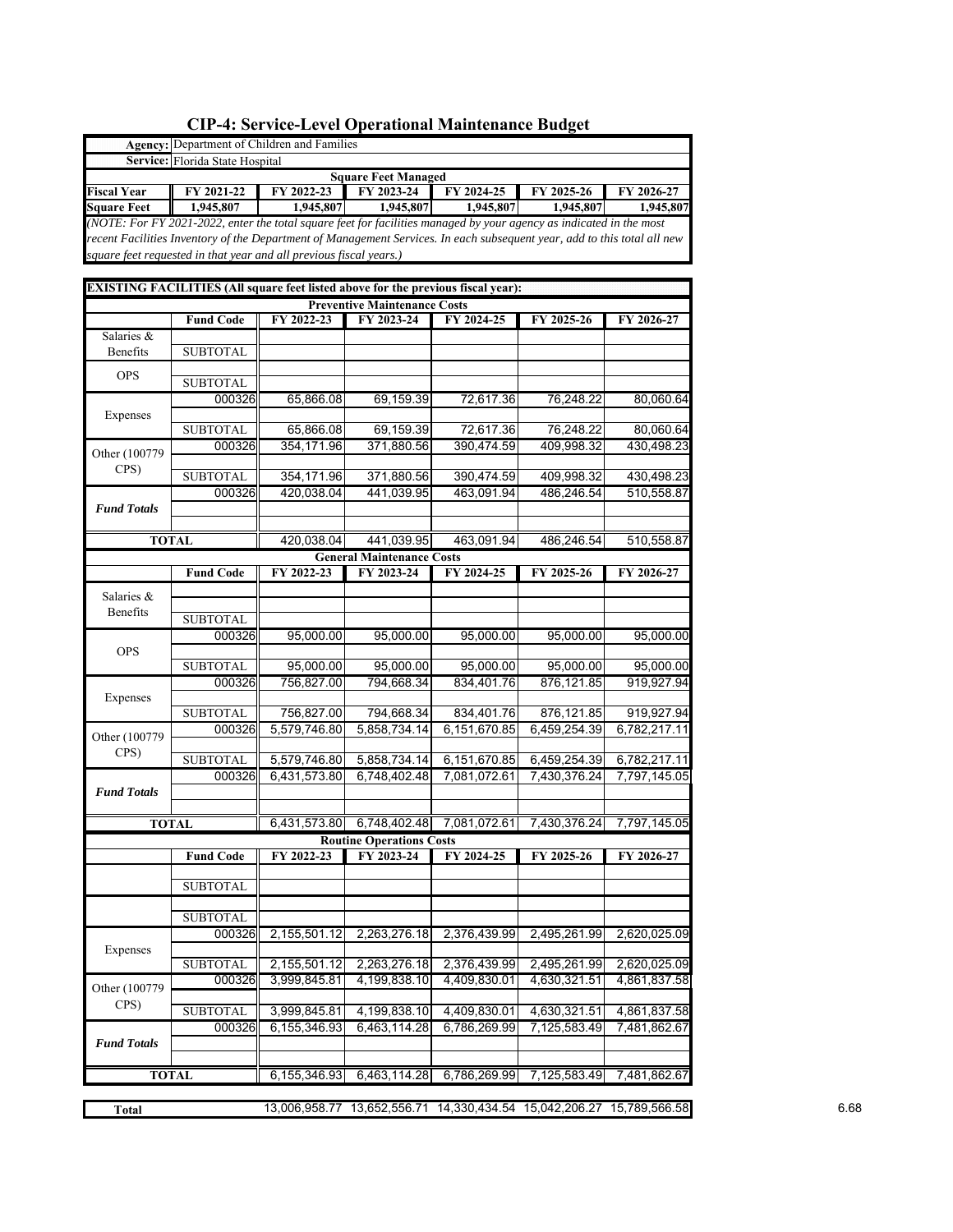| subsequent years): |                  |            |                                               | NEW FACILITIES (Only those square feet added in the given year; include such space as "Existing" in |            |            |
|--------------------|------------------|------------|-----------------------------------------------|-----------------------------------------------------------------------------------------------------|------------|------------|
|                    |                  |            | <b>Preventive Maintenance Costs</b>           |                                                                                                     |            |            |
|                    | <b>Fund Code</b> | FY 2022-23 | FY 2023-24                                    | FY 2024-25                                                                                          | FY 2025-26 | FY 2026-27 |
| Salaries &         |                  |            |                                               |                                                                                                     |            |            |
| Benefits           |                  |            |                                               |                                                                                                     |            |            |
|                    | <b>SUBTOTAL</b>  |            |                                               |                                                                                                     |            |            |
|                    |                  |            |                                               |                                                                                                     |            |            |
| <b>OPS</b>         |                  |            |                                               |                                                                                                     |            |            |
|                    | <b>SUBTOTAL</b>  |            |                                               |                                                                                                     |            |            |
|                    |                  |            |                                               |                                                                                                     |            |            |
| Expenses           |                  |            |                                               |                                                                                                     |            |            |
|                    | <b>SUBTOTAL</b>  |            |                                               |                                                                                                     |            |            |
|                    |                  |            |                                               |                                                                                                     |            |            |
| Other (specify)    | <b>SUBTOTAL</b>  |            |                                               |                                                                                                     |            |            |
|                    |                  |            |                                               |                                                                                                     |            |            |
| <b>Fund Totals</b> |                  |            |                                               |                                                                                                     |            |            |
|                    |                  |            |                                               |                                                                                                     |            |            |
|                    | <b>TOTAL</b>     |            |                                               |                                                                                                     |            |            |
|                    |                  |            | <b>General Maintenance Costs</b>              |                                                                                                     |            |            |
|                    | <b>Fund Code</b> | FY 2022-23 | FY 2023-24                                    | FY 2024-25                                                                                          | FY 2025-26 | FY 2026-27 |
|                    |                  |            |                                               |                                                                                                     |            |            |
| Salaries &         |                  |            |                                               |                                                                                                     |            |            |
| Benefits           | <b>SUBTOTAL</b>  |            |                                               |                                                                                                     |            |            |
|                    |                  |            |                                               |                                                                                                     |            |            |
| <b>OPS</b>         |                  |            |                                               |                                                                                                     |            |            |
|                    | <b>SUBTOTAL</b>  |            |                                               |                                                                                                     |            |            |
|                    |                  |            |                                               |                                                                                                     |            |            |
| Expenses           |                  |            |                                               |                                                                                                     |            |            |
|                    | <b>SUBTOTAL</b>  |            |                                               |                                                                                                     |            |            |
|                    |                  |            |                                               |                                                                                                     |            |            |
| Other (specify)    |                  |            |                                               |                                                                                                     |            |            |
|                    | <b>SUBTOTAL</b>  |            |                                               |                                                                                                     |            |            |
|                    |                  |            |                                               |                                                                                                     |            |            |
| <b>Fund Totals</b> |                  |            |                                               |                                                                                                     |            |            |
|                    |                  |            |                                               |                                                                                                     |            |            |
|                    | <b>TOTAL</b>     |            |                                               |                                                                                                     |            |            |
|                    | <b>Fund Code</b> | FY 2022-23 | <b>Routine Operations Costs</b><br>FY 2023-24 | FY 2024-25                                                                                          | FY 2025-26 | FY 2026-27 |
|                    |                  |            |                                               |                                                                                                     |            |            |
| Salaries &         |                  |            |                                               |                                                                                                     |            |            |
| Benefits           | <b>SUBTOTAL</b>  |            |                                               |                                                                                                     |            |            |
|                    |                  |            |                                               |                                                                                                     |            |            |
| OPS                |                  |            |                                               |                                                                                                     |            |            |
|                    | <b>SUBTOTAL</b>  |            |                                               |                                                                                                     |            |            |
|                    |                  |            |                                               |                                                                                                     |            |            |
| Expenses           |                  |            |                                               |                                                                                                     |            |            |
|                    | <b>SUBTOTAL</b>  |            |                                               |                                                                                                     |            |            |
|                    |                  |            |                                               |                                                                                                     |            |            |
| Other (specify)    |                  |            |                                               |                                                                                                     |            |            |
|                    | <b>SUBTOTAL</b>  |            |                                               |                                                                                                     |            |            |
|                    |                  |            |                                               |                                                                                                     |            |            |
| <b>Fund Totals</b> |                  |            |                                               |                                                                                                     |            |            |
|                    |                  |            |                                               |                                                                                                     |            |            |
|                    | <b>TOTAL</b>     |            |                                               |                                                                                                     |            |            |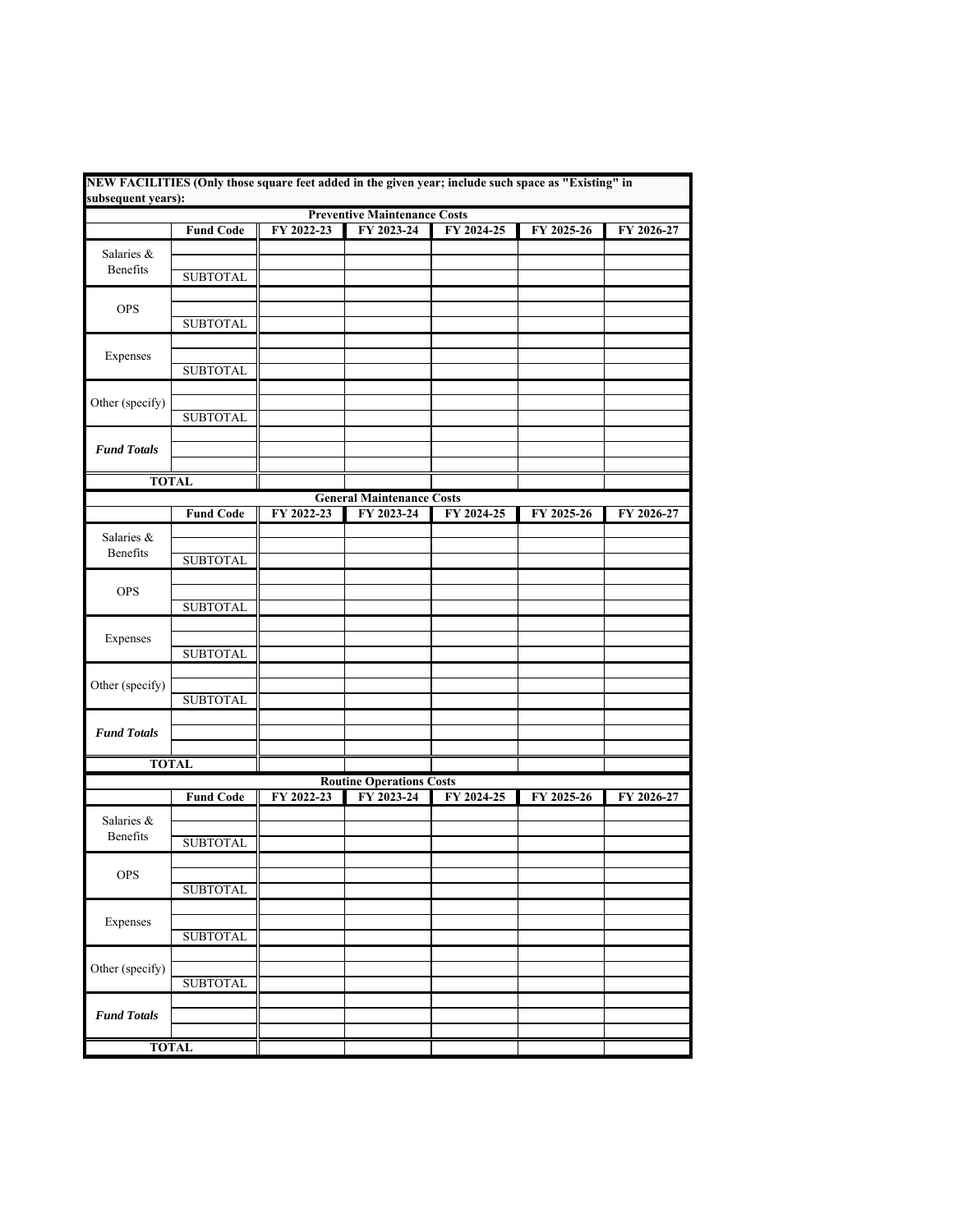|                       |                                  | <b>Agency:</b> Department of Children and Families                                                                       |                                     |                                                     |              |              |
|-----------------------|----------------------------------|--------------------------------------------------------------------------------------------------------------------------|-------------------------------------|-----------------------------------------------------|--------------|--------------|
| Service:              | Northeast Florida State Hospital |                                                                                                                          |                                     |                                                     |              |              |
|                       |                                  |                                                                                                                          | <b>Square Feet Managed</b>          |                                                     |              |              |
| <b>Fiscal Year</b>    | FY 2021-22                       | FY 2022-23                                                                                                               | FY 2023-24                          | FY 2024-25                                          | FY 2025-26   | FY 2026-27   |
| <b>Square Feet</b>    | 681,855                          | 681,855                                                                                                                  | 681,855                             | 681,855                                             | 681,855      | 681,855      |
|                       |                                  | (NOTE: For FY 2021-2022, enter the total square feet for facilities managed by your agency as indicated in the most      |                                     |                                                     |              |              |
|                       |                                  | recent Facilities Inventory of the Department of Management Services. In each subsequent year, add to this total all new |                                     |                                                     |              |              |
|                       |                                  | square feet requested in that year and all previous fiscal years.)                                                       |                                     |                                                     |              |              |
|                       |                                  |                                                                                                                          |                                     |                                                     |              |              |
|                       |                                  | EXISTING FACILITIES (All square feet listed above for the previous fiscal year):                                         |                                     |                                                     |              |              |
|                       |                                  |                                                                                                                          | <b>Preventive Maintenance Costs</b> |                                                     |              |              |
|                       | <b>Fund Code</b>                 | FY 2022-23                                                                                                               | FY 2023-24                          | FY 2024-25                                          | FY 2025-26   | FY 2026-27   |
| Salaries &            | 000326                           | 87,143.66                                                                                                                | 87,143.66                           | 87,143.66                                           | 87,143.66    | 87,143.66    |
| Benefits              |                                  |                                                                                                                          |                                     |                                                     |              |              |
|                       | <b>SUBTOTAL</b>                  | 87,143.66                                                                                                                | 87,143.66                           | 87,143.66                                           | 87,143.66    | 87,143.66    |
|                       |                                  |                                                                                                                          |                                     |                                                     |              |              |
|                       | <b>SUBTOTAL</b>                  |                                                                                                                          |                                     |                                                     |              |              |
|                       | 000326                           | 9,057.22                                                                                                                 | 9,510.08                            | 9,985.59                                            | 10,484.86    | 11,009.11    |
| Expenses              | <b>SUBTOTAL</b>                  | 9,057.22                                                                                                                 | 9,510.08                            | 9,985.59                                            | 10,484.86    | 11,009.11    |
| Other (CPS<br>100779) |                                  |                                                                                                                          |                                     |                                                     |              |              |
| <b>Fund Totals</b>    | 000326                           | 273,622.64                                                                                                               | 287,303.77                          | 301,668.96                                          | 316,752.41   | 332,590.03   |
|                       | <b>SUBTOTAL</b>                  | 273,622.64                                                                                                               | 287,303.77                          | 301,668.96                                          | 316,752.41   | 332,590.03   |
|                       | 000326                           | 369,823.52                                                                                                               | 383,957.51                          | 398,798.21                                          | 414,380.93   | 430,742.80   |
|                       |                                  |                                                                                                                          |                                     |                                                     |              |              |
|                       |                                  |                                                                                                                          |                                     |                                                     |              |              |
|                       | <b>TOTAL</b>                     | 369,823.52                                                                                                               | 383,957.51                          | 398,798.21                                          | 414,380.93   | 430,742.80   |
|                       |                                  |                                                                                                                          | <b>General Maintenance Costs</b>    |                                                     |              |              |
|                       | <b>Fund Code</b>                 | FY 2022-23                                                                                                               | FY 2023-24                          | FY 2024-25                                          | FY 2025-26   | FY 2026-27   |
|                       | 000326                           | 1,307,154.93                                                                                                             | 1,307,154.93                        | 1,307,154.93                                        | 1,307,154.93 | 1,307,154.93 |
| Salaries &            |                                  |                                                                                                                          |                                     |                                                     |              |              |
| Benefits              | <b>SUBTOTAL</b>                  | 1,307,154.93                                                                                                             | 1,307,154.93                        | 1,307,154.93                                        | 1,307,154.93 | 1,307,154.93 |
|                       |                                  |                                                                                                                          |                                     |                                                     |              |              |
|                       | <b>SUBTOTAL</b>                  |                                                                                                                          |                                     |                                                     |              |              |
|                       | 000326                           | 343,274.98                                                                                                               | 360,438.73                          | 378,460.67                                          | 397,383.70   | 417,252.88   |
| Expenses              |                                  |                                                                                                                          |                                     |                                                     |              |              |
|                       | <b>SUBTOTAL</b>                  | 343,274.98                                                                                                               | 360,438.73                          | 378,460.67                                          | 397,383.70   | 417,252.88   |
| Other (CPS            | 000326                           | 436,812.26                                                                                                               | 458,652.87                          | 481,585.52                                          | 505,664.79   | 530,948.03   |
| 100779)               |                                  |                                                                                                                          |                                     |                                                     |              |              |
|                       | <b>SUBTOTAL</b>                  | 436,812.26                                                                                                               | 458,652.87                          | 481,585.52                                          | 505,664.79   | 530,948.03   |
|                       | 000326                           | 2,087,242.17                                                                                                             | 2,126,246.53                        | 2,167,201.11                                        | 2,210,203.42 | 2,255,355.85 |
| <b>Fund Totals</b>    |                                  |                                                                                                                          |                                     |                                                     |              |              |
|                       |                                  |                                                                                                                          |                                     |                                                     |              |              |
|                       | <b>TOTAL</b>                     |                                                                                                                          |                                     | 2,087,242.17 2,126,246.53 2,167,201.11 2,210,203.42 |              | 2,255,355.85 |
|                       |                                  |                                                                                                                          | <b>Routine Operations Costs</b>     |                                                     |              |              |
|                       | <b>Fund Code</b>                 | FY 2022-23                                                                                                               | FY 2023-24                          | FY 2024-25                                          | FY 2025-26   | FY 2026-27   |
| Salaries &            | 000326                           | 348,574.65                                                                                                               | 348,574.65                          | 348,574.65                                          | 348,574.65   | 348,574.65   |
| Benefits              | <b>SUBTOTAL</b>                  | 348,574.65                                                                                                               | 348,574.65                          | 348,574.65                                          | 348,574.65   | 348,574.65   |
|                       |                                  |                                                                                                                          |                                     |                                                     |              |              |
| <b>OPS</b>            |                                  |                                                                                                                          |                                     |                                                     |              |              |
|                       | <b>SUBTOTAL</b>                  |                                                                                                                          |                                     |                                                     |              |              |
|                       | 000326                           | 1,470,756.51                                                                                                             | 1,544,294.34                        | 1,621,509.05                                        | 1,702,584.50 | 1,787,713.73 |
| Expenses              |                                  |                                                                                                                          |                                     |                                                     |              |              |
|                       | <b>SUBTOTAL</b>                  | 1,470,756.51                                                                                                             | 1,544,294.34                        | 1,621,509.05                                        | 1,702,584.50 | 1,787,713.73 |
|                       | 000326                           | 990,931.35                                                                                                               | 1,040,477.92                        | 1,092,501.81                                        | 1,147,126.90 | 1,204,483.25 |
| Other (CPS            |                                  |                                                                                                                          |                                     |                                                     |              |              |
| 100779)               | <b>SUBTOTAL</b>                  | 990,931.35                                                                                                               | 1,040,477.92                        | 1,092,501.81                                        | 1,147,126.90 | 1,204,483.25 |
|                       | 000326                           | 2,810,262.51                                                                                                             | 2,933,346.90                        | 3,062,585.52                                        | 3,198,286.06 | 3,340,771.63 |
| <b>Fund Totals</b>    |                                  |                                                                                                                          |                                     |                                                     |              |              |
|                       |                                  |                                                                                                                          |                                     |                                                     |              |              |
|                       | <b>TOTAL</b>                     | 2,810,262.51                                                                                                             | 2,933,346.90                        | 3,062,585.52                                        | 3,198,286.06 | 3,340,771.63 |
|                       |                                  |                                                                                                                          |                                     |                                                     |              |              |
|                       |                                  | 5,267,328.20                                                                                                             | 5,443,550.95                        | 5,628,584.83                                        | 5,822,870.41 | 6,026,870.27 |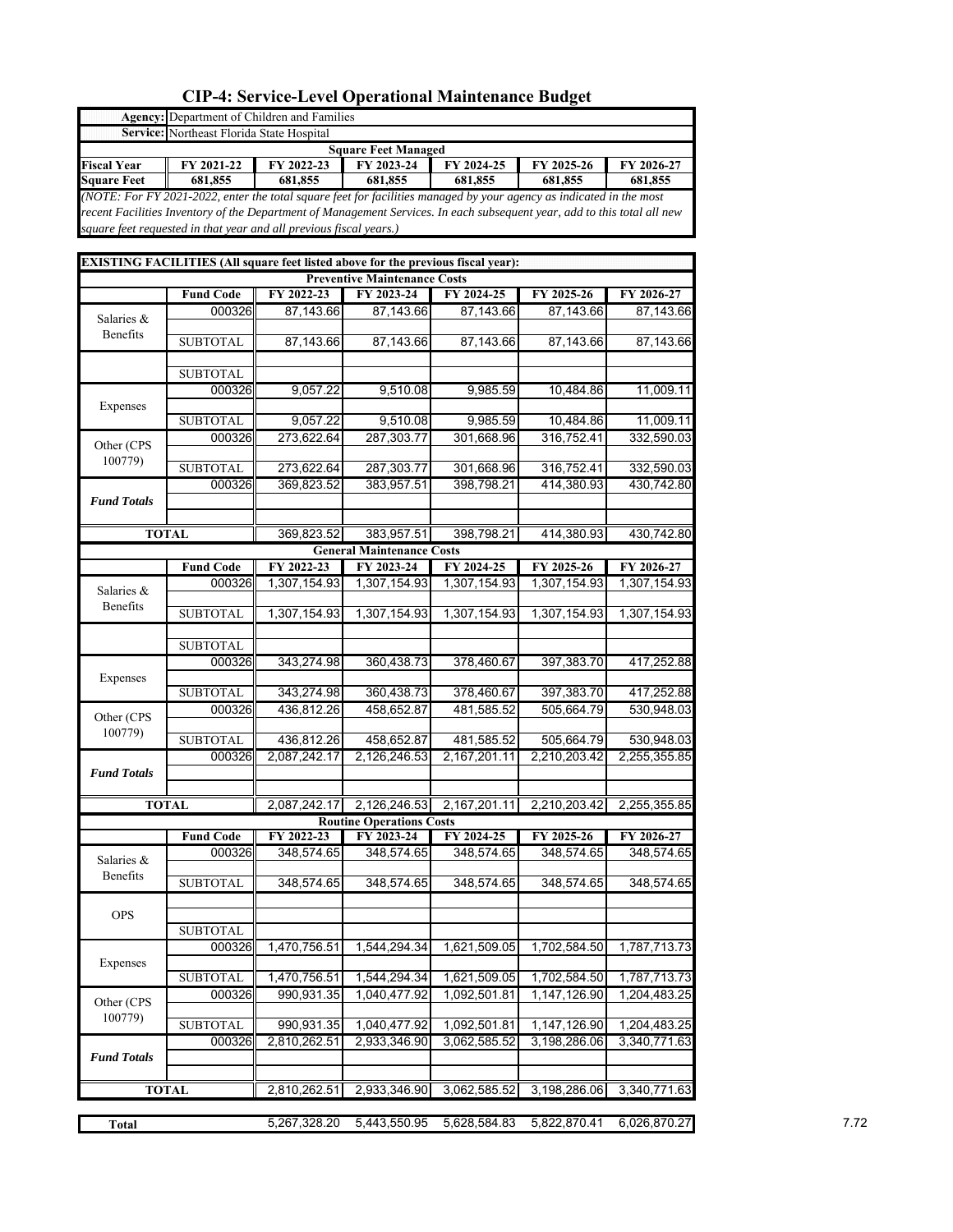|                        | Agency: Department of Children and Families                                                                              |            |                                                   |            |            |            |
|------------------------|--------------------------------------------------------------------------------------------------------------------------|------------|---------------------------------------------------|------------|------------|------------|
|                        | Service: North Florida Evaluation and Treatment Center                                                                   |            |                                                   |            |            |            |
|                        |                                                                                                                          |            | <b>Square Feet Managed</b>                        |            |            |            |
| <b>Fiscal Year</b>     | FY 2021-22                                                                                                               | FY 2022-23 | FY 2023-24                                        | FY 2024-25 | FY 2025-26 | FY 2026-27 |
| <b>Square Feet</b>     | 185,604                                                                                                                  | 185,604    | 185,604                                           | 185,604    | 185,604    | 185,604    |
|                        | (NOTE: For FY 2021-2022, enter the total square feet for facilities managed by your agency as indicated in the most      |            |                                                   |            |            |            |
|                        | recent Facilities Inventory of the Department of Management Services. In each subsequent year, add to this total all new |            |                                                   |            |            |            |
|                        | square feet requested in that year and all previous fiscal years.)                                                       |            |                                                   |            |            |            |
|                        |                                                                                                                          |            |                                                   |            |            |            |
|                        | EXISTING FACILITIES (All square feet listed above for the previous fiscal year):                                         |            |                                                   |            |            |            |
|                        | <b>Fund Code</b>                                                                                                         | FY 2022-23 | <b>Preventive Maintenance Costs</b><br>FY 2023-24 | FY 2024-25 | FY 2025-26 | FY 2026-27 |
|                        | 000326                                                                                                                   | 29,720.26  | 29,720.26                                         | 29,720.26  | 29,720.26  | 29,720.26  |
| Salaries &             |                                                                                                                          |            |                                                   |            |            |            |
| Benefits               | <b>SUBTOTAL</b>                                                                                                          | 29,720.26  | 29,720.26                                         | 29,720.26  | 29,720.26  | 29,720.26  |
|                        |                                                                                                                          |            |                                                   |            |            |            |
| <b>OPS</b>             |                                                                                                                          |            |                                                   |            |            |            |
|                        | <b>SUBTOTAL</b>                                                                                                          |            |                                                   |            |            |            |
|                        |                                                                                                                          |            |                                                   |            |            |            |
| Expenses               |                                                                                                                          |            |                                                   |            |            |            |
|                        | <b>SUBTOTAL</b>                                                                                                          |            |                                                   |            |            |            |
| Other (CPS             | 000326                                                                                                                   | 21,953.89  | 23,051.59                                         | 24,204.17  | 25,414.38  | 26,685.09  |
| 100779)                |                                                                                                                          |            |                                                   |            |            |            |
|                        | <b>SUBTOTAL</b>                                                                                                          | 21,953.89  | 23,051.59                                         | 24,204.17  | 25,414.38  | 26,685.09  |
|                        | 000326                                                                                                                   | 51,674.15  | 52,771.85                                         | 53,924.43  | 55,134.64  | 56,405.35  |
| <b>Fund Totals</b>     |                                                                                                                          |            |                                                   |            |            |            |
|                        | <b>TOTAL</b>                                                                                                             | 51,674.15  | 52,771.85                                         |            | 55,134.64  | 56,405.35  |
|                        |                                                                                                                          |            | <b>General Maintenance Costs</b>                  | 53,924.43  |            |            |
|                        | <b>Fund Code</b>                                                                                                         | FY 2022-23 | FY 2023-24                                        | FY 2024-25 | FY 2025-26 | FY 2026-27 |
|                        | 000326                                                                                                                   | 445,803.90 | 445,803.90                                        | 445,803.90 | 445,803.90 | 445,803.90 |
| Salaries &<br>Benefits |                                                                                                                          |            |                                                   |            |            |            |
|                        | <b>SUBTOTAL</b>                                                                                                          | 445,803.90 | 445,803.90                                        | 445,803.90 | 445,803.90 | 445,803.90 |
|                        | 000326                                                                                                                   | 680.01     |                                                   |            |            |            |
| <b>OPS</b>             |                                                                                                                          |            |                                                   |            |            |            |
|                        | <b>SUBTOTAL</b>                                                                                                          | 680.01     |                                                   |            |            |            |
|                        | 000326                                                                                                                   | 96,701.87  | 101,536.96                                        | 106,613.81 | 111,944.50 | 117,541.72 |
| Expenses               |                                                                                                                          |            |                                                   |            |            |            |
|                        | <b>SUBTOTAL</b>                                                                                                          | 96,701.87  | 101,536.96                                        | 106,613.81 | 111,944.50 | 117,541.72 |
| Other (CPS             | 000326                                                                                                                   | 61,148.12  | 64,205.52                                         | 67,415.80  | 70,786.59  | 74,325.92  |
| 100779)                |                                                                                                                          |            |                                                   |            |            |            |
|                        | <b>SUBTOTAL</b>                                                                                                          | 61,148.12  | 64,205.52                                         | 67,415.80  | 70,786.59  | 74,325.92  |
|                        | 000326                                                                                                                   | 604,333.89 | 611,546.38                                        | 619,833.50 | 628,534.98 | 637,671.54 |
| <b>Fund Totals</b>     |                                                                                                                          |            |                                                   |            |            |            |
|                        | <b>TOTAL</b>                                                                                                             | 604,333.89 | 611,546.38                                        | 619.833.50 | 628,534.98 | 637,671.54 |
|                        |                                                                                                                          |            | <b>Routine Operations Costs</b>                   |            |            |            |
|                        | <b>Fund Code</b>                                                                                                         | FY 2022-23 | FY 2023-24                                        | FY 2024-25 | FY 2025-26 | FY 2026-27 |
|                        | 000326                                                                                                                   | 118,881.04 | 118,881.04                                        | 118,881.04 | 118,881.04 | 118,881.04 |
| Salaries &             |                                                                                                                          |            |                                                   |            |            |            |
| Benefits               | <b>SUBTOTAL</b>                                                                                                          | 118,881.04 | 118,881.04                                        | 118,881.04 | 118,881.04 | 118,881.04 |
|                        |                                                                                                                          |            |                                                   |            |            |            |
| <b>OPS</b>             |                                                                                                                          |            |                                                   |            |            |            |
|                        | <b>SUBTOTAL</b>                                                                                                          |            |                                                   |            |            |            |
|                        | 000326                                                                                                                   | 542,854.22 | 569,996.93                                        | 598,496.78 | 628,421.62 | 659,842.70 |
| Expenses               |                                                                                                                          |            |                                                   |            |            |            |
|                        | <b>SUBTOTAL</b>                                                                                                          | 542,854.22 | 569,996.93                                        | 598,496.78 | 628,421.62 | 659,842.70 |
| Other (CPS             | 000326                                                                                                                   | 173,028.85 | 181,680.29                                        | 190,764.31 | 200,302.52 | 210,317.65 |
| 100779)                |                                                                                                                          |            |                                                   |            |            |            |
|                        | <b>SUBTOTAL</b>                                                                                                          | 173,028.85 | 181,680.29                                        | 190,764.31 | 200,302.52 | 210,317.65 |
|                        | 000326                                                                                                                   | 834,764.11 | 870,558.26                                        | 908,142.12 | 947,605.18 | 989,041.39 |
| <b>Fund Totals</b>     |                                                                                                                          |            |                                                   |            |            |            |
|                        |                                                                                                                          |            |                                                   |            |            |            |
|                        | <b>TOTAL</b>                                                                                                             | 834,764.11 | 870,558.26                                        | 908,142.12 | 947,605.18 | 989,041.39 |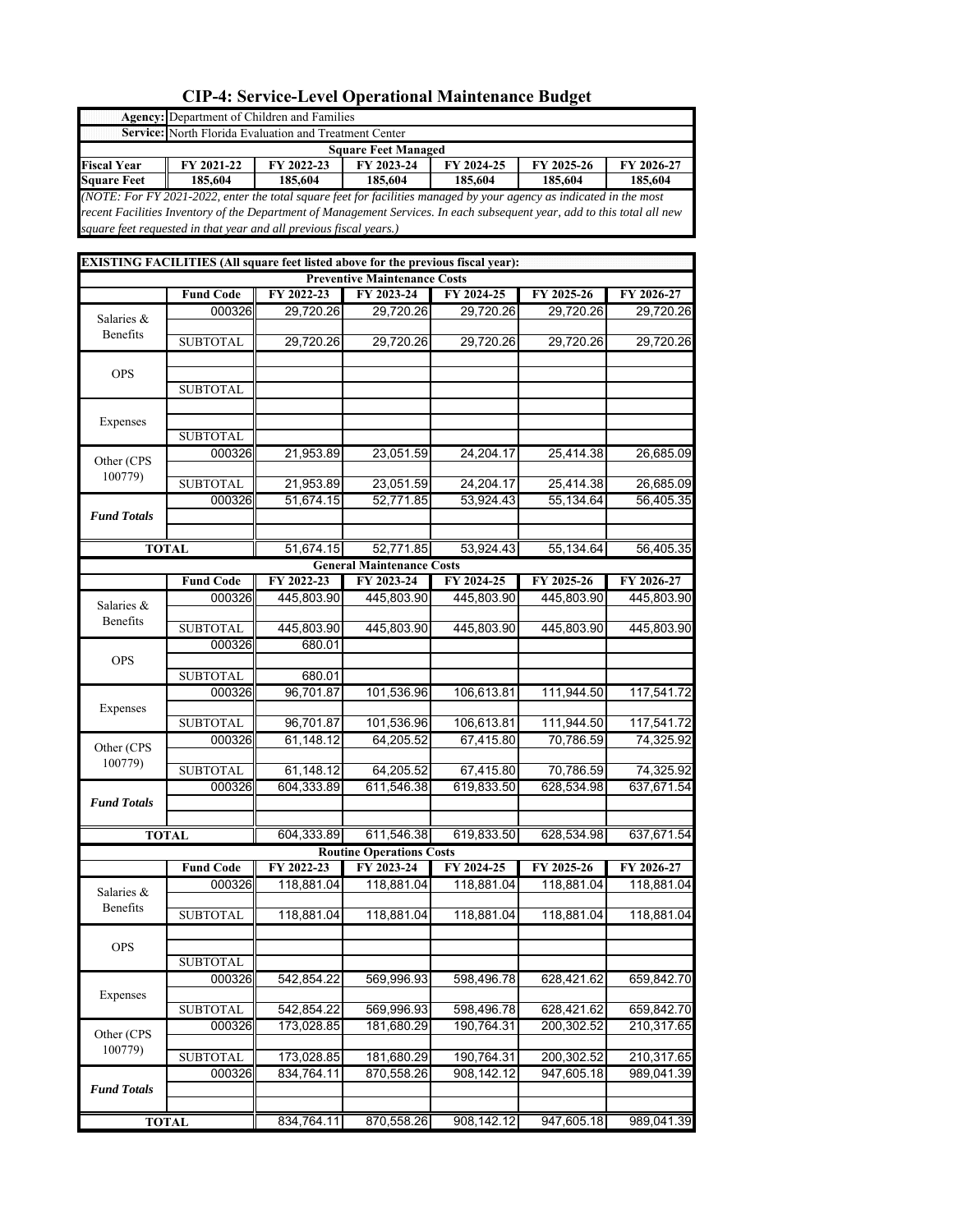|                    |                  | <b>Agency:</b> Department of Children and Families                                                                                                                                             |                                     |            |            |            |
|--------------------|------------------|------------------------------------------------------------------------------------------------------------------------------------------------------------------------------------------------|-------------------------------------|------------|------------|------------|
| Service:           | Northwest Region |                                                                                                                                                                                                |                                     |            |            |            |
|                    |                  |                                                                                                                                                                                                | <b>Square Feet Managed</b>          |            |            |            |
| <b>Fiscal Year</b> | FY 2021-22       | FY 2022-23                                                                                                                                                                                     | FY 2023-24                          | FY 2024-25 | FY 2025-26 | FY 2026-27 |
| <b>Square Feet</b> | 51,236           | 51,236                                                                                                                                                                                         | 51,236                              | 51,236     | 51,236     | 51,236     |
|                    |                  | (NOTE: For FY 2021-2022, enter the total square feet for facilities managed by your agency as indicated in the most                                                                            |                                     |            |            |            |
|                    |                  | recent Facilities Inventory of the Department of Management Services. In each subsequent year, add to this total all new<br>square feet requested in that year and all previous fiscal years.) |                                     |            |            |            |
|                    |                  |                                                                                                                                                                                                |                                     |            |            |            |
|                    |                  | EXISTING FACILITIES (All square feet listed above for the previous fiscal year):                                                                                                               |                                     |            |            |            |
|                    |                  |                                                                                                                                                                                                | <b>Preventive Maintenance Costs</b> |            |            |            |
|                    | <b>Fund Code</b> | FY 2022-23                                                                                                                                                                                     | FY 2023-24                          | FY 2024-25 | FY 2025-26 | FY 2026-27 |
| Salaries &         |                  |                                                                                                                                                                                                |                                     |            |            |            |
| Benefits           |                  |                                                                                                                                                                                                |                                     |            |            |            |
|                    | <b>SUBTOTAL</b>  | \$23,047                                                                                                                                                                                       | \$23,739                            | \$24,019   | 24,734.00  | 25,476     |
|                    |                  |                                                                                                                                                                                                |                                     |            |            |            |
|                    | <b>SUBTOTAL</b>  |                                                                                                                                                                                                |                                     |            |            |            |
| Expenses           |                  |                                                                                                                                                                                                |                                     |            |            |            |
|                    | <b>SUBTOTAL</b>  | \$58,967                                                                                                                                                                                       | \$60,736                            | \$62,928   | 64,816.00  | 66,760     |
|                    |                  |                                                                                                                                                                                                |                                     |            |            |            |
| Other (specify)    |                  |                                                                                                                                                                                                |                                     |            |            |            |
|                    | <b>SUBTOTAL</b>  | \$30,774                                                                                                                                                                                       | \$31,698                            | \$33,834   | \$34,849   | 35,894     |
|                    |                  |                                                                                                                                                                                                |                                     |            |            |            |
| <b>Fund Totals</b> |                  |                                                                                                                                                                                                |                                     |            |            |            |
|                    |                  |                                                                                                                                                                                                |                                     |            |            |            |
|                    | <b>TOTAL</b>     | \$113,712                                                                                                                                                                                      | \$118,309                           | \$120,781  | 128,399    | 128,130    |
|                    |                  | FY 2022-23                                                                                                                                                                                     | <b>General Maintenance Costs</b>    |            |            |            |
|                    | <b>Fund Code</b> |                                                                                                                                                                                                | FY 2023-24                          | FY 2024-25 | FY 2025-26 | FY 2026-27 |
| Salaries &         |                  |                                                                                                                                                                                                |                                     |            |            |            |
| Benefits           | <b>SUBTOTAL</b>  | \$21,766                                                                                                                                                                                       | \$22,419                            | \$23,092   | \$24,019   | 24,740     |
|                    |                  |                                                                                                                                                                                                |                                     |            |            |            |
|                    | <b>SUBTOTAL</b>  |                                                                                                                                                                                                |                                     |            |            |            |
|                    |                  |                                                                                                                                                                                                |                                     |            |            |            |
| Expenses           |                  |                                                                                                                                                                                                |                                     |            |            |            |
|                    | <b>SUBTOTAL</b>  | \$58,838                                                                                                                                                                                       | \$60,603                            | \$62,891   | \$62,928   | 64,816     |
|                    |                  |                                                                                                                                                                                                |                                     |            |            |            |
| Other (specify)    | <b>SUBTOTAL</b>  |                                                                                                                                                                                                |                                     |            |            |            |
|                    |                  |                                                                                                                                                                                                |                                     |            |            |            |
| <b>Fund Totals</b> |                  |                                                                                                                                                                                                |                                     |            |            |            |
|                    |                  |                                                                                                                                                                                                |                                     |            |            |            |
|                    | TOTAL            | 80,604                                                                                                                                                                                         | 83,022                              | 85,983.00  | 86.947     | 89,556     |
|                    |                  |                                                                                                                                                                                                | <b>Routine Operations Costs</b>     |            |            |            |
|                    | <b>Fund Code</b> | FY 2022-23                                                                                                                                                                                     | FY 2023-24                          | FY 2024-25 | FY 2025-26 | FY 2026-27 |
| Salaries &         |                  |                                                                                                                                                                                                |                                     |            |            |            |
| Benefits           |                  |                                                                                                                                                                                                |                                     |            |            |            |
|                    | <b>SUBTOTAL</b>  | \$22,466                                                                                                                                                                                       | \$23,140                            | \$24,018   | \$24,738   | 25,480     |
|                    |                  |                                                                                                                                                                                                |                                     |            |            |            |
| <b>OPS</b>         | <b>SUBTOTAL</b>  |                                                                                                                                                                                                |                                     |            |            |            |
|                    |                  |                                                                                                                                                                                                |                                     |            |            |            |
| Expenses           |                  |                                                                                                                                                                                                |                                     |            |            |            |
|                    | <b>SUBTOTAL</b>  | \$58,873                                                                                                                                                                                       | \$60,639                            | \$62,927   | \$64,814   | 66,758     |
|                    |                  |                                                                                                                                                                                                |                                     |            |            |            |
| Other (specify)    |                  |                                                                                                                                                                                                |                                     |            |            |            |
|                    | <b>SUBTOTAL</b>  | 31,594                                                                                                                                                                                         | 32,541                              | 33,834     | 34,849     | 35,894     |
|                    |                  |                                                                                                                                                                                                |                                     |            |            |            |
| <b>Fund Totals</b> |                  |                                                                                                                                                                                                |                                     |            |            |            |
|                    |                  |                                                                                                                                                                                                |                                     |            |            |            |
|                    | <b>TOTAL</b>     | \$112,933                                                                                                                                                                                      | 116,320                             | 120,779    | 124,401    | 128,132    |
|                    |                  |                                                                                                                                                                                                |                                     |            |            |            |
| <b>Total</b>       |                  | \$307,249                                                                                                                                                                                      | \$317,651                           | \$327,543  | \$339,747  | \$345,818  |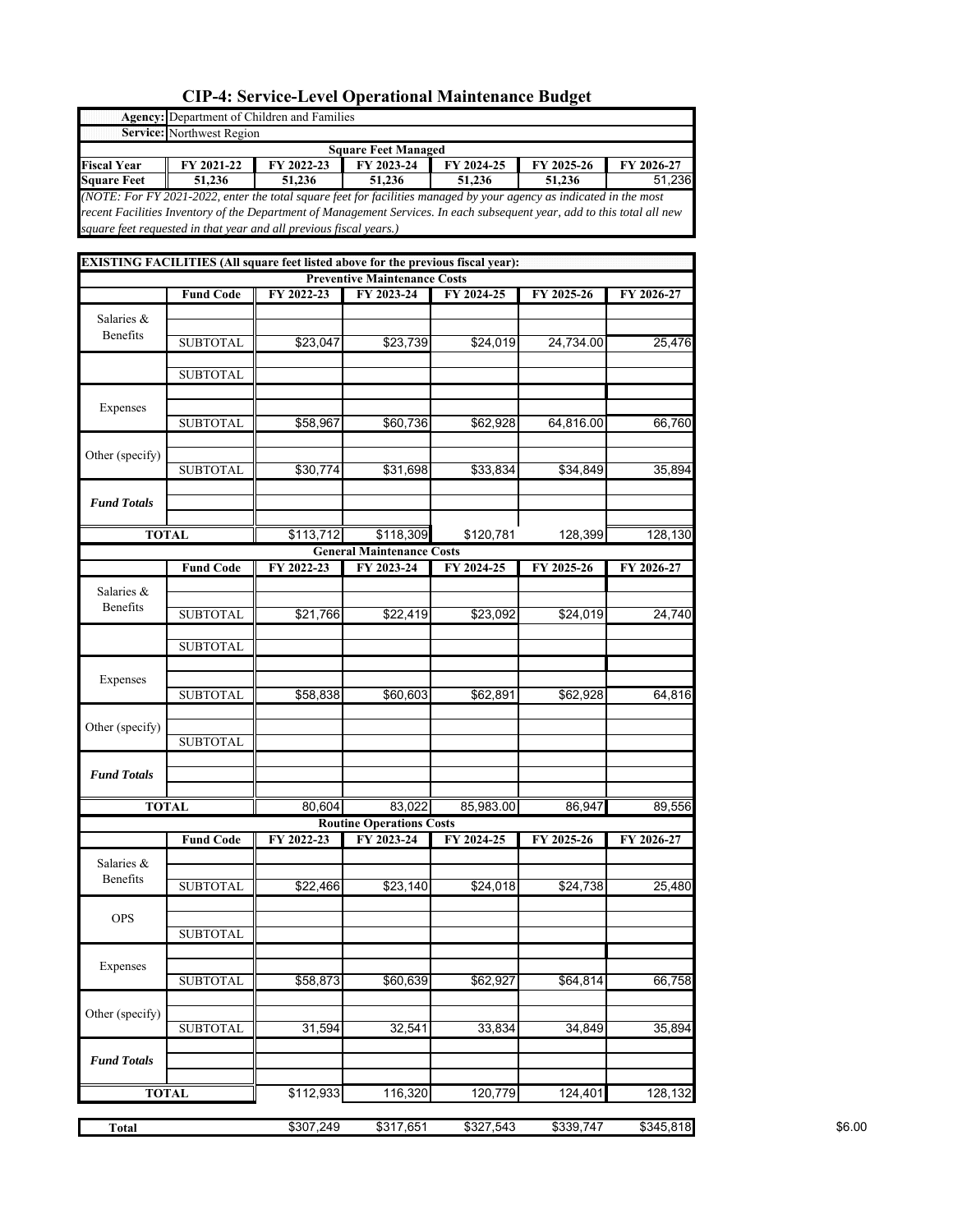| Service:           | Northeast Region |                                                                                                                                                                                                                                                                                                                                                                                                                                                                                                                                                                                                                                                                                                                                                                                                                                                                                                                                                                                                                                                                                                                                                                                                                                                                                                                                                                                                                                                                                                                                               |           |           |           |           |
|--------------------|------------------|-----------------------------------------------------------------------------------------------------------------------------------------------------------------------------------------------------------------------------------------------------------------------------------------------------------------------------------------------------------------------------------------------------------------------------------------------------------------------------------------------------------------------------------------------------------------------------------------------------------------------------------------------------------------------------------------------------------------------------------------------------------------------------------------------------------------------------------------------------------------------------------------------------------------------------------------------------------------------------------------------------------------------------------------------------------------------------------------------------------------------------------------------------------------------------------------------------------------------------------------------------------------------------------------------------------------------------------------------------------------------------------------------------------------------------------------------------------------------------------------------------------------------------------------------|-----------|-----------|-----------|-----------|
|                    |                  |                                                                                                                                                                                                                                                                                                                                                                                                                                                                                                                                                                                                                                                                                                                                                                                                                                                                                                                                                                                                                                                                                                                                                                                                                                                                                                                                                                                                                                                                                                                                               |           |           |           |           |
| <b>Fiscal Year</b> | FY 2021-22       |                                                                                                                                                                                                                                                                                                                                                                                                                                                                                                                                                                                                                                                                                                                                                                                                                                                                                                                                                                                                                                                                                                                                                                                                                                                                                                                                                                                                                                                                                                                                               |           |           |           |           |
| <b>Square Feet</b> | 127,521          |                                                                                                                                                                                                                                                                                                                                                                                                                                                                                                                                                                                                                                                                                                                                                                                                                                                                                                                                                                                                                                                                                                                                                                                                                                                                                                                                                                                                                                                                                                                                               |           |           |           |           |
|                    |                  | Agency: Department of Children and Families<br><b>Square Feet Managed</b><br>FY 2023-24<br>FY 2022-23<br>FY 2024-25<br>FY 2025-26<br>FY 2026-27<br>127,521<br>127,521<br>127,521<br>127,521<br>127,521<br>(NOTE: For FY 2021-2022, enter the total square feet for facilities managed by your agency as indicated in the most<br>recent Facilities Inventory of the Department of Management Services. In each subsequent year, add to this total all new<br>square feet requested in that year and all previous fiscal years.)<br>EXISTING FACILITIES (All square feet listed above for the previous fiscal year):<br><b>Preventive Maintenance Costs</b><br>FY 2022-23<br>FY 2023-24<br>FY 2024-25<br>FY 2025-26<br>FY 2026-27<br>19,781<br>20,374<br>20,986<br>21,615<br>22,264<br>19,781<br>20,374<br>20,986<br>21,615<br>22,264<br>36,354<br>37,445<br>39,725<br>38,568<br>40,917<br>36,354<br>37,445<br>39,725<br>38,568<br>40,917<br>56,135<br>57,819<br>59,554<br>61,340<br>63,180<br><b>General Maintenance Costs</b><br>FY 2022-23<br>FY 2023-24<br>FY 2024-25<br>FY 2025-26<br>FY 2026-27<br>37,753<br>38,886<br>40,052<br>41,254<br>42,491<br>37,753<br>38,886<br>40,052<br>41,254<br>42,491<br>552,954<br>569,543<br>586,629<br>604,228<br>622,355<br>552,954<br>569,543<br>586,629<br>604,228<br>622,355<br>664,846<br>590,707<br>608,428<br>626,681<br>645,481<br><b>Routine Operations Costs</b><br>FY 2023-24<br>FY 2022-23<br>FY 2024-25<br>FY 2025-26<br>FY 2026-27<br>552,954<br>569,543<br>604,228<br>622,355<br>586,629 |           |           |           |           |
|                    |                  |                                                                                                                                                                                                                                                                                                                                                                                                                                                                                                                                                                                                                                                                                                                                                                                                                                                                                                                                                                                                                                                                                                                                                                                                                                                                                                                                                                                                                                                                                                                                               |           |           |           |           |
|                    |                  |                                                                                                                                                                                                                                                                                                                                                                                                                                                                                                                                                                                                                                                                                                                                                                                                                                                                                                                                                                                                                                                                                                                                                                                                                                                                                                                                                                                                                                                                                                                                               |           |           |           |           |
|                    |                  |                                                                                                                                                                                                                                                                                                                                                                                                                                                                                                                                                                                                                                                                                                                                                                                                                                                                                                                                                                                                                                                                                                                                                                                                                                                                                                                                                                                                                                                                                                                                               |           |           |           |           |
|                    |                  |                                                                                                                                                                                                                                                                                                                                                                                                                                                                                                                                                                                                                                                                                                                                                                                                                                                                                                                                                                                                                                                                                                                                                                                                                                                                                                                                                                                                                                                                                                                                               |           |           |           |           |
|                    | <b>Fund Code</b> |                                                                                                                                                                                                                                                                                                                                                                                                                                                                                                                                                                                                                                                                                                                                                                                                                                                                                                                                                                                                                                                                                                                                                                                                                                                                                                                                                                                                                                                                                                                                               |           |           |           |           |
|                    |                  |                                                                                                                                                                                                                                                                                                                                                                                                                                                                                                                                                                                                                                                                                                                                                                                                                                                                                                                                                                                                                                                                                                                                                                                                                                                                                                                                                                                                                                                                                                                                               |           |           |           |           |
| Salaries &         |                  |                                                                                                                                                                                                                                                                                                                                                                                                                                                                                                                                                                                                                                                                                                                                                                                                                                                                                                                                                                                                                                                                                                                                                                                                                                                                                                                                                                                                                                                                                                                                               |           |           |           |           |
| Benefits           | <b>SUBTOTAL</b>  |                                                                                                                                                                                                                                                                                                                                                                                                                                                                                                                                                                                                                                                                                                                                                                                                                                                                                                                                                                                                                                                                                                                                                                                                                                                                                                                                                                                                                                                                                                                                               |           |           |           |           |
|                    |                  |                                                                                                                                                                                                                                                                                                                                                                                                                                                                                                                                                                                                                                                                                                                                                                                                                                                                                                                                                                                                                                                                                                                                                                                                                                                                                                                                                                                                                                                                                                                                               |           |           |           |           |
|                    | <b>SUBTOTAL</b>  |                                                                                                                                                                                                                                                                                                                                                                                                                                                                                                                                                                                                                                                                                                                                                                                                                                                                                                                                                                                                                                                                                                                                                                                                                                                                                                                                                                                                                                                                                                                                               |           |           |           |           |
|                    |                  |                                                                                                                                                                                                                                                                                                                                                                                                                                                                                                                                                                                                                                                                                                                                                                                                                                                                                                                                                                                                                                                                                                                                                                                                                                                                                                                                                                                                                                                                                                                                               |           |           |           |           |
| Expenses           |                  |                                                                                                                                                                                                                                                                                                                                                                                                                                                                                                                                                                                                                                                                                                                                                                                                                                                                                                                                                                                                                                                                                                                                                                                                                                                                                                                                                                                                                                                                                                                                               |           |           |           |           |
|                    | <b>SUBTOTAL</b>  |                                                                                                                                                                                                                                                                                                                                                                                                                                                                                                                                                                                                                                                                                                                                                                                                                                                                                                                                                                                                                                                                                                                                                                                                                                                                                                                                                                                                                                                                                                                                               |           |           |           |           |
| Other              |                  |                                                                                                                                                                                                                                                                                                                                                                                                                                                                                                                                                                                                                                                                                                                                                                                                                                                                                                                                                                                                                                                                                                                                                                                                                                                                                                                                                                                                                                                                                                                                               |           |           |           |           |
| Contracted         |                  |                                                                                                                                                                                                                                                                                                                                                                                                                                                                                                                                                                                                                                                                                                                                                                                                                                                                                                                                                                                                                                                                                                                                                                                                                                                                                                                                                                                                                                                                                                                                               |           |           |           |           |
| Services           | <b>SUBTOTAL</b>  |                                                                                                                                                                                                                                                                                                                                                                                                                                                                                                                                                                                                                                                                                                                                                                                                                                                                                                                                                                                                                                                                                                                                                                                                                                                                                                                                                                                                                                                                                                                                               |           |           |           |           |
|                    |                  |                                                                                                                                                                                                                                                                                                                                                                                                                                                                                                                                                                                                                                                                                                                                                                                                                                                                                                                                                                                                                                                                                                                                                                                                                                                                                                                                                                                                                                                                                                                                               |           |           |           |           |
| <b>Fund Totals</b> |                  |                                                                                                                                                                                                                                                                                                                                                                                                                                                                                                                                                                                                                                                                                                                                                                                                                                                                                                                                                                                                                                                                                                                                                                                                                                                                                                                                                                                                                                                                                                                                               |           |           |           |           |
|                    | <b>TOTAL</b>     |                                                                                                                                                                                                                                                                                                                                                                                                                                                                                                                                                                                                                                                                                                                                                                                                                                                                                                                                                                                                                                                                                                                                                                                                                                                                                                                                                                                                                                                                                                                                               |           |           |           |           |
|                    |                  |                                                                                                                                                                                                                                                                                                                                                                                                                                                                                                                                                                                                                                                                                                                                                                                                                                                                                                                                                                                                                                                                                                                                                                                                                                                                                                                                                                                                                                                                                                                                               |           |           |           |           |
|                    | <b>Fund Code</b> |                                                                                                                                                                                                                                                                                                                                                                                                                                                                                                                                                                                                                                                                                                                                                                                                                                                                                                                                                                                                                                                                                                                                                                                                                                                                                                                                                                                                                                                                                                                                               |           |           |           |           |
|                    |                  |                                                                                                                                                                                                                                                                                                                                                                                                                                                                                                                                                                                                                                                                                                                                                                                                                                                                                                                                                                                                                                                                                                                                                                                                                                                                                                                                                                                                                                                                                                                                               |           |           |           |           |
| Salaries &         |                  |                                                                                                                                                                                                                                                                                                                                                                                                                                                                                                                                                                                                                                                                                                                                                                                                                                                                                                                                                                                                                                                                                                                                                                                                                                                                                                                                                                                                                                                                                                                                               |           |           |           |           |
| Benefits           | <b>SUBTOTAL</b>  |                                                                                                                                                                                                                                                                                                                                                                                                                                                                                                                                                                                                                                                                                                                                                                                                                                                                                                                                                                                                                                                                                                                                                                                                                                                                                                                                                                                                                                                                                                                                               |           |           |           |           |
|                    |                  |                                                                                                                                                                                                                                                                                                                                                                                                                                                                                                                                                                                                                                                                                                                                                                                                                                                                                                                                                                                                                                                                                                                                                                                                                                                                                                                                                                                                                                                                                                                                               |           |           |           |           |
|                    | <b>SUBTOTAL</b>  |                                                                                                                                                                                                                                                                                                                                                                                                                                                                                                                                                                                                                                                                                                                                                                                                                                                                                                                                                                                                                                                                                                                                                                                                                                                                                                                                                                                                                                                                                                                                               |           |           |           |           |
|                    |                  |                                                                                                                                                                                                                                                                                                                                                                                                                                                                                                                                                                                                                                                                                                                                                                                                                                                                                                                                                                                                                                                                                                                                                                                                                                                                                                                                                                                                                                                                                                                                               |           |           |           |           |
| Expenses           |                  |                                                                                                                                                                                                                                                                                                                                                                                                                                                                                                                                                                                                                                                                                                                                                                                                                                                                                                                                                                                                                                                                                                                                                                                                                                                                                                                                                                                                                                                                                                                                               |           |           |           |           |
|                    | <b>SUBTOTAL</b>  |                                                                                                                                                                                                                                                                                                                                                                                                                                                                                                                                                                                                                                                                                                                                                                                                                                                                                                                                                                                                                                                                                                                                                                                                                                                                                                                                                                                                                                                                                                                                               |           |           |           |           |
| Other              |                  |                                                                                                                                                                                                                                                                                                                                                                                                                                                                                                                                                                                                                                                                                                                                                                                                                                                                                                                                                                                                                                                                                                                                                                                                                                                                                                                                                                                                                                                                                                                                               |           |           |           |           |
| Contracted         |                  |                                                                                                                                                                                                                                                                                                                                                                                                                                                                                                                                                                                                                                                                                                                                                                                                                                                                                                                                                                                                                                                                                                                                                                                                                                                                                                                                                                                                                                                                                                                                               |           |           |           |           |
| Services           | <b>SUBTOTAL</b>  |                                                                                                                                                                                                                                                                                                                                                                                                                                                                                                                                                                                                                                                                                                                                                                                                                                                                                                                                                                                                                                                                                                                                                                                                                                                                                                                                                                                                                                                                                                                                               |           |           |           |           |
|                    |                  |                                                                                                                                                                                                                                                                                                                                                                                                                                                                                                                                                                                                                                                                                                                                                                                                                                                                                                                                                                                                                                                                                                                                                                                                                                                                                                                                                                                                                                                                                                                                               |           |           |           |           |
| <b>Fund Totals</b> |                  |                                                                                                                                                                                                                                                                                                                                                                                                                                                                                                                                                                                                                                                                                                                                                                                                                                                                                                                                                                                                                                                                                                                                                                                                                                                                                                                                                                                                                                                                                                                                               |           |           |           |           |
|                    | <b>TOTAL</b>     |                                                                                                                                                                                                                                                                                                                                                                                                                                                                                                                                                                                                                                                                                                                                                                                                                                                                                                                                                                                                                                                                                                                                                                                                                                                                                                                                                                                                                                                                                                                                               |           |           |           |           |
|                    |                  |                                                                                                                                                                                                                                                                                                                                                                                                                                                                                                                                                                                                                                                                                                                                                                                                                                                                                                                                                                                                                                                                                                                                                                                                                                                                                                                                                                                                                                                                                                                                               |           |           |           |           |
|                    | <b>Fund Code</b> |                                                                                                                                                                                                                                                                                                                                                                                                                                                                                                                                                                                                                                                                                                                                                                                                                                                                                                                                                                                                                                                                                                                                                                                                                                                                                                                                                                                                                                                                                                                                               |           |           |           |           |
|                    |                  |                                                                                                                                                                                                                                                                                                                                                                                                                                                                                                                                                                                                                                                                                                                                                                                                                                                                                                                                                                                                                                                                                                                                                                                                                                                                                                                                                                                                                                                                                                                                               |           |           |           |           |
| Salaries &         |                  |                                                                                                                                                                                                                                                                                                                                                                                                                                                                                                                                                                                                                                                                                                                                                                                                                                                                                                                                                                                                                                                                                                                                                                                                                                                                                                                                                                                                                                                                                                                                               |           |           |           |           |
| Benefits           | <b>SUBTOTAL</b>  |                                                                                                                                                                                                                                                                                                                                                                                                                                                                                                                                                                                                                                                                                                                                                                                                                                                                                                                                                                                                                                                                                                                                                                                                                                                                                                                                                                                                                                                                                                                                               |           |           |           |           |
|                    |                  |                                                                                                                                                                                                                                                                                                                                                                                                                                                                                                                                                                                                                                                                                                                                                                                                                                                                                                                                                                                                                                                                                                                                                                                                                                                                                                                                                                                                                                                                                                                                               |           |           |           |           |
| <b>OPS</b>         |                  |                                                                                                                                                                                                                                                                                                                                                                                                                                                                                                                                                                                                                                                                                                                                                                                                                                                                                                                                                                                                                                                                                                                                                                                                                                                                                                                                                                                                                                                                                                                                               |           |           |           |           |
|                    | <b>SUBTOTAL</b>  |                                                                                                                                                                                                                                                                                                                                                                                                                                                                                                                                                                                                                                                                                                                                                                                                                                                                                                                                                                                                                                                                                                                                                                                                                                                                                                                                                                                                                                                                                                                                               |           |           |           |           |
|                    |                  |                                                                                                                                                                                                                                                                                                                                                                                                                                                                                                                                                                                                                                                                                                                                                                                                                                                                                                                                                                                                                                                                                                                                                                                                                                                                                                                                                                                                                                                                                                                                               |           |           |           |           |
| Expenses           |                  |                                                                                                                                                                                                                                                                                                                                                                                                                                                                                                                                                                                                                                                                                                                                                                                                                                                                                                                                                                                                                                                                                                                                                                                                                                                                                                                                                                                                                                                                                                                                               |           |           |           |           |
|                    | <b>SUBTOTAL</b>  |                                                                                                                                                                                                                                                                                                                                                                                                                                                                                                                                                                                                                                                                                                                                                                                                                                                                                                                                                                                                                                                                                                                                                                                                                                                                                                                                                                                                                                                                                                                                               |           |           |           |           |
| Other              |                  |                                                                                                                                                                                                                                                                                                                                                                                                                                                                                                                                                                                                                                                                                                                                                                                                                                                                                                                                                                                                                                                                                                                                                                                                                                                                                                                                                                                                                                                                                                                                               |           |           |           |           |
| Contracted         |                  |                                                                                                                                                                                                                                                                                                                                                                                                                                                                                                                                                                                                                                                                                                                                                                                                                                                                                                                                                                                                                                                                                                                                                                                                                                                                                                                                                                                                                                                                                                                                               |           |           |           |           |
| Services           | <b>SUBTOTAL</b>  | 552,954                                                                                                                                                                                                                                                                                                                                                                                                                                                                                                                                                                                                                                                                                                                                                                                                                                                                                                                                                                                                                                                                                                                                                                                                                                                                                                                                                                                                                                                                                                                                       | 569,543   | 586,629   | 604,228   | 622,355   |
| <b>Fund Totals</b> |                  |                                                                                                                                                                                                                                                                                                                                                                                                                                                                                                                                                                                                                                                                                                                                                                                                                                                                                                                                                                                                                                                                                                                                                                                                                                                                                                                                                                                                                                                                                                                                               |           |           |           |           |
|                    |                  |                                                                                                                                                                                                                                                                                                                                                                                                                                                                                                                                                                                                                                                                                                                                                                                                                                                                                                                                                                                                                                                                                                                                                                                                                                                                                                                                                                                                                                                                                                                                               |           |           |           |           |
|                    | <b>TOTAL</b>     | 552,954                                                                                                                                                                                                                                                                                                                                                                                                                                                                                                                                                                                                                                                                                                                                                                                                                                                                                                                                                                                                                                                                                                                                                                                                                                                                                                                                                                                                                                                                                                                                       | 569,543   | 586,629   | 604,228   | 622,355   |
|                    |                  |                                                                                                                                                                                                                                                                                                                                                                                                                                                                                                                                                                                                                                                                                                                                                                                                                                                                                                                                                                                                                                                                                                                                                                                                                                                                                                                                                                                                                                                                                                                                               |           |           |           |           |
| <b>Total</b>       |                  | 1,199,796                                                                                                                                                                                                                                                                                                                                                                                                                                                                                                                                                                                                                                                                                                                                                                                                                                                                                                                                                                                                                                                                                                                                                                                                                                                                                                                                                                                                                                                                                                                                     | 1,235,790 | 1,272,864 | 1,311,049 | 1,350,381 |
|                    |                  |                                                                                                                                                                                                                                                                                                                                                                                                                                                                                                                                                                                                                                                                                                                                                                                                                                                                                                                                                                                                                                                                                                                                                                                                                                                                                                                                                                                                                                                                                                                                               |           |           |           |           |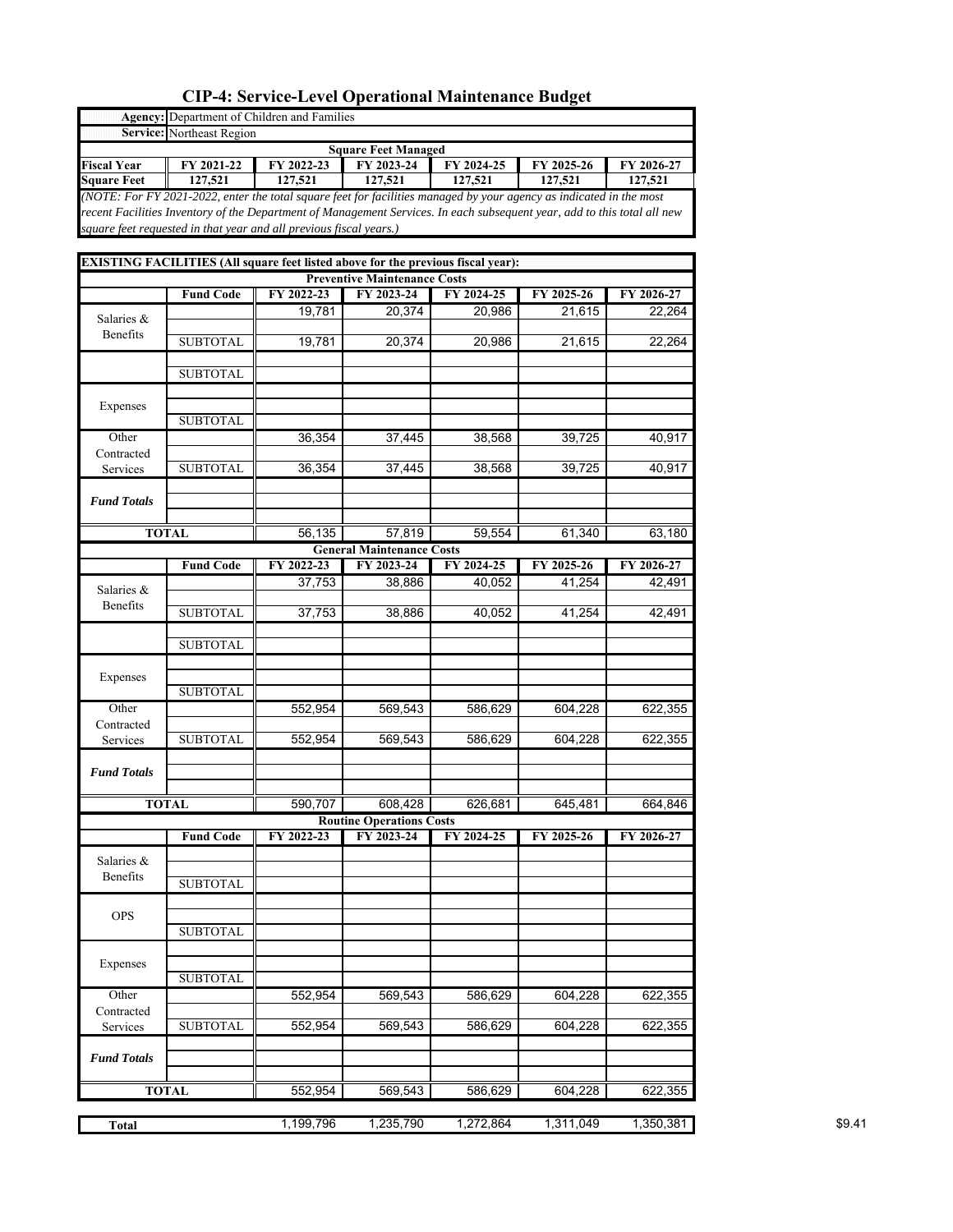| Agency:                |                  |                                                                                                                          |                                                   |              |              |                |
|------------------------|------------------|--------------------------------------------------------------------------------------------------------------------------|---------------------------------------------------|--------------|--------------|----------------|
| Service:               |                  |                                                                                                                          |                                                   |              |              |                |
| <b>Fiscal Year</b>     | FY 2021-22       | FY 2022-23                                                                                                               | <b>Square Feet Managed</b><br>FY 2023-24          | FY 2024-25   | FY 2025-26   | FY 2026-27     |
| <b>Square Feet</b>     | 115000           | 115000                                                                                                                   | 115000                                            | 115000       | 115000       | 115000         |
|                        |                  | (NOTE: For FY 2021-2022, enter the total square feet for facilities managed by your agency as indicated in the most      |                                                   |              |              |                |
|                        |                  | recent Facilities Inventory of the Department of Management Services. In each subsequent year, add to this total all new |                                                   |              |              |                |
|                        |                  | square feet requested in that year and all previous fiscal years.)                                                       |                                                   |              |              |                |
|                        |                  |                                                                                                                          |                                                   |              |              |                |
|                        |                  | EXISTING FACILITIES (All square feet listed above for the previous fiscal year):                                         |                                                   |              |              |                |
|                        | <b>Fund Code</b> | FY 2022-23                                                                                                               | <b>Preventive Maintenance Costs</b><br>FY 2023-24 | FY 2024-25   | FY 2025-26   | FY 2026-27     |
|                        |                  |                                                                                                                          |                                                   |              |              |                |
| Salaries &             |                  |                                                                                                                          |                                                   |              |              |                |
| Benefits               | <b>SUBTOTAL</b>  | \$18,342.95                                                                                                              | \$18,801.52                                       | 19,271.58    | \$19,753.36  | \$20,247.19    |
|                        |                  |                                                                                                                          |                                                   |              |              |                |
| <b>OPS</b>             | <b>SUBTOTAL</b>  |                                                                                                                          |                                                   |              |              |                |
|                        |                  |                                                                                                                          |                                                   |              |              |                |
| Expenses               |                  |                                                                                                                          |                                                   |              |              |                |
|                        | <b>SUBTOTAL</b>  | \$32,891.66                                                                                                              | \$36,180.83                                       | \$39,798.91  | \$43,778.80  | \$48,156.68    |
|                        |                  |                                                                                                                          |                                                   |              |              |                |
| Other (specify)        |                  |                                                                                                                          |                                                   |              |              |                |
|                        | <b>SUBTOTAL</b>  |                                                                                                                          |                                                   |              |              |                |
| <b>Fund Totals</b>     |                  |                                                                                                                          |                                                   |              |              |                |
|                        |                  |                                                                                                                          |                                                   |              |              |                |
|                        | <b>TOTAL</b>     | \$51,234.61                                                                                                              | \$54,982.35                                       | 59,070.49    | \$63,532.16  | \$68,403.87    |
|                        |                  |                                                                                                                          | <b>General Maintenance Costs</b>                  |              |              |                |
|                        | <b>Fund Code</b> | FY 2022-23                                                                                                               | FY 2023-24                                        | FY 2024-25   | FY 2025-26   | FY 2026-27     |
| Salaries &             |                  |                                                                                                                          |                                                   |              |              |                |
| Benefits               | <b>SUBTOTAL</b>  | \$46,997.12                                                                                                              | \$48,172.05                                       | \$49,376.35  | \$50,610.76  | \$51,876.03    |
|                        |                  |                                                                                                                          |                                                   |              |              |                |
| <b>OPS</b>             |                  |                                                                                                                          |                                                   |              |              |                |
|                        | <b>SUBTOTAL</b>  |                                                                                                                          |                                                   |              |              |                |
|                        |                  |                                                                                                                          |                                                   |              |              |                |
| Expenses               | <b>SUBTOTAL</b>  | \$303,003.96                                                                                                             | \$333,304.36                                      | \$366,634.80 | \$403,298.28 | \$443,628.11   |
|                        |                  |                                                                                                                          |                                                   |              |              |                |
| Other (specify)        |                  |                                                                                                                          |                                                   |              |              |                |
|                        | <b>SUBTOTAL</b>  |                                                                                                                          |                                                   |              |              |                |
|                        |                  |                                                                                                                          |                                                   |              |              |                |
| <b>Fund Totals</b>     |                  |                                                                                                                          |                                                   |              |              |                |
|                        | <b>TOTAL</b>     | \$350,001.08                                                                                                             | \$381,476.41                                      | \$416,011.15 | \$453,909.04 | \$495,504.14   |
|                        |                  |                                                                                                                          | <b>Routine Operations Costs</b>                   |              |              |                |
|                        | <b>Fund Code</b> | FY 2022-23                                                                                                               | FY 2023-24                                        | FY 2024-25   | FY 2025-26   | FY 2026-27     |
|                        |                  |                                                                                                                          |                                                   |              |              |                |
| Salaries &<br>Benefits |                  |                                                                                                                          |                                                   |              |              |                |
|                        | <b>SUBTOTAL</b>  |                                                                                                                          |                                                   |              |              |                |
|                        |                  |                                                                                                                          |                                                   |              |              |                |
| <b>OPS</b>             | <b>SUBTOTAL</b>  |                                                                                                                          |                                                   |              |              |                |
|                        |                  |                                                                                                                          |                                                   |              |              |                |
| Expenses               |                  |                                                                                                                          |                                                   |              |              |                |
|                        | <b>SUBTOTAL</b>  | \$354,040.02                                                                                                             | \$389,444.02                                      | \$428,388.42 | \$471,227.26 | \$518,349.99   |
|                        |                  |                                                                                                                          |                                                   |              |              |                |
| Other (specify)        |                  |                                                                                                                          |                                                   |              |              |                |
|                        | <b>SUBTOTAL</b>  |                                                                                                                          |                                                   |              |              |                |
| <b>Fund Totals</b>     |                  |                                                                                                                          |                                                   |              |              |                |
|                        |                  |                                                                                                                          |                                                   |              |              |                |
|                        | <b>TOTAL</b>     | \$354,040.02                                                                                                             | \$389,444.02                                      | \$428,388.42 | \$471,227.26 | \$518,349.99   |
|                        |                  |                                                                                                                          |                                                   |              |              |                |
| <b>Total</b>           |                  | \$755,275.71                                                                                                             | \$825,902.78                                      | \$903,470.06 | \$988,668.46 | \$1,082,258.00 |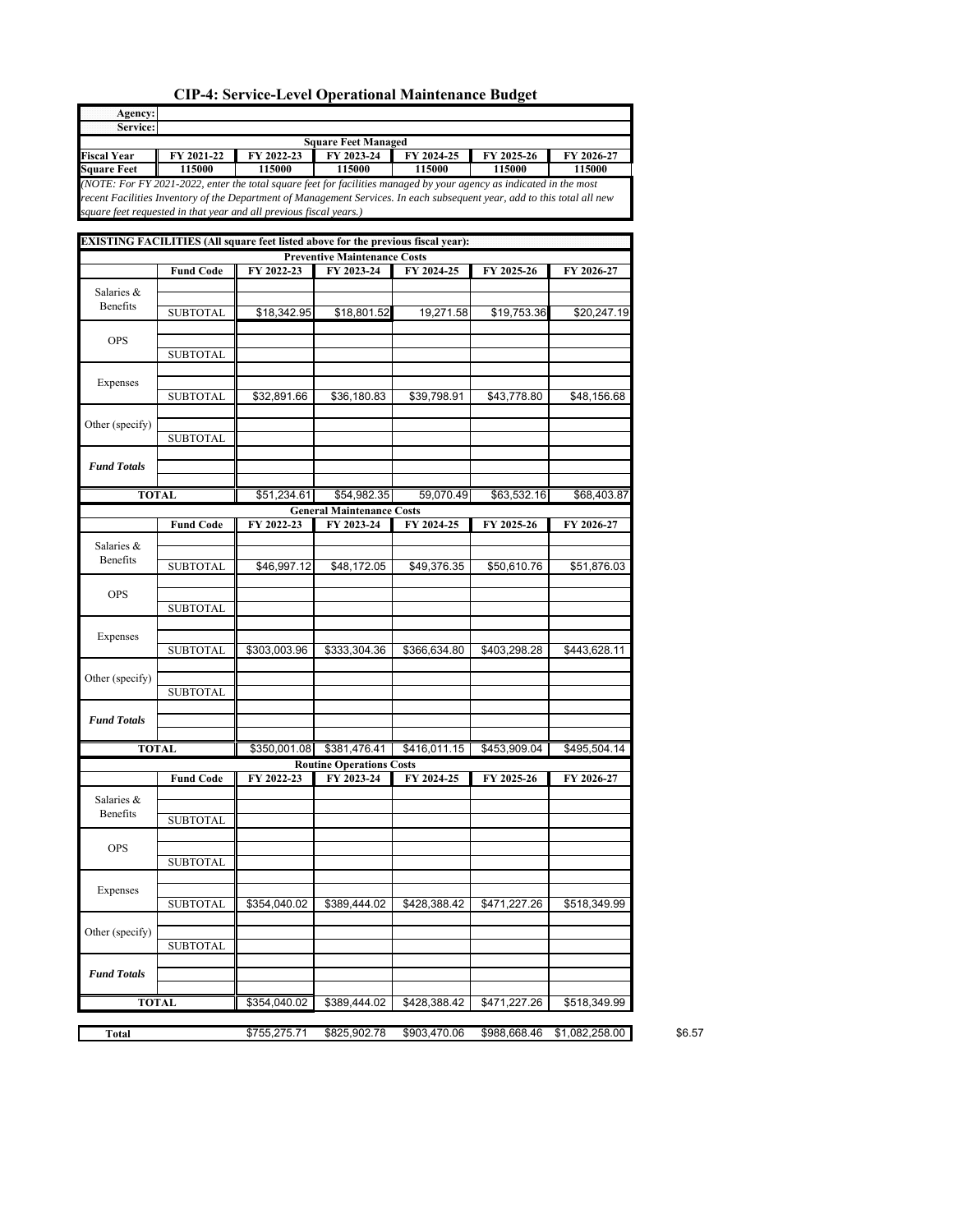|                                          | Agency: Department of Children and Families, Southern Region                                                             |                                  |                                                   |                        |                        |                        |
|------------------------------------------|--------------------------------------------------------------------------------------------------------------------------|----------------------------------|---------------------------------------------------|------------------------|------------------------|------------------------|
|                                          | Service: 12195 Quail Roost Drive, Miami, FL 33177                                                                        |                                  |                                                   |                        |                        |                        |
|                                          |                                                                                                                          | $\overline{\mathrm{FY}}$ 2020-21 | <b>Square Feet Managed</b><br>FY 2021-22          |                        |                        |                        |
| <b>Fiscal Year</b><br><b>Square Feet</b> | FY 2019-20<br>14,673                                                                                                     | 14,673                           | 14,673                                            | FY 2022-23<br>14,673   | FY 2023-24<br>14,673   | FY 2024-25<br>14,673   |
|                                          | (NOTE: For FY 2013-2014, enter the total square feet for facilities managed by your agency as indicated in the most      |                                  |                                                   |                        |                        |                        |
|                                          | recent Facilities Inventory of the Department of Management Services. In each subsequent year, add to this total all new |                                  |                                                   |                        |                        |                        |
|                                          | square feet requested in that year and all previous fiscal years.)                                                       |                                  |                                                   |                        |                        |                        |
|                                          |                                                                                                                          |                                  |                                                   |                        |                        |                        |
|                                          | EXISTING FACILITIES (All square feet listed above for the previous fiscal year):                                         |                                  |                                                   |                        |                        |                        |
|                                          | <b>Fund Code</b>                                                                                                         | FY 2020-21                       | <b>Preventive Maintenance Costs</b><br>FY 2021-22 | FY 2022-23             | FY 2023-24             | FY 2024-25             |
|                                          |                                                                                                                          |                                  |                                                   |                        |                        |                        |
| Salaries &<br>Benefits                   |                                                                                                                          |                                  |                                                   |                        |                        |                        |
|                                          | <b>SUBTOTAL</b>                                                                                                          |                                  |                                                   |                        |                        |                        |
|                                          |                                                                                                                          |                                  |                                                   |                        |                        |                        |
| <b>OPS</b>                               | <b>SUBTOTAL</b>                                                                                                          |                                  |                                                   |                        |                        |                        |
|                                          |                                                                                                                          |                                  |                                                   |                        |                        |                        |
| Expenses                                 |                                                                                                                          |                                  |                                                   |                        |                        |                        |
|                                          | <b>SUBTOTAL</b>                                                                                                          |                                  |                                                   |                        |                        |                        |
|                                          |                                                                                                                          |                                  |                                                   |                        |                        |                        |
| Other (specify)                          | <b>SUBTOTAL</b>                                                                                                          |                                  |                                                   |                        |                        |                        |
|                                          |                                                                                                                          |                                  |                                                   |                        |                        |                        |
| <b>Fund Totals</b>                       |                                                                                                                          |                                  |                                                   |                        |                        |                        |
|                                          |                                                                                                                          |                                  |                                                   |                        |                        |                        |
|                                          | <b>TOTAL</b>                                                                                                             |                                  |                                                   |                        |                        |                        |
|                                          |                                                                                                                          |                                  | <b>General Maintenance Costs</b>                  |                        |                        |                        |
|                                          | <b>Fund Code</b>                                                                                                         | FY 2020-21                       | FY 2021-22                                        | FY 2022-23             | FY 2023-24             | FY 2024-25             |
| Salaries &                               |                                                                                                                          |                                  |                                                   |                        |                        |                        |
| Benefits                                 | <b>SUBTOTAL</b>                                                                                                          |                                  |                                                   |                        |                        |                        |
|                                          |                                                                                                                          |                                  |                                                   |                        |                        |                        |
| <b>OPS</b>                               |                                                                                                                          |                                  |                                                   |                        |                        |                        |
|                                          | <b>SUBTOTAL</b>                                                                                                          |                                  |                                                   |                        |                        |                        |
| Expenses                                 |                                                                                                                          | 27,832.30                        | 29,606.23                                         | 31,664.85              | 33,031.53              | 34,683.10              |
|                                          | <b>SUBTOTAL</b>                                                                                                          | 27,832.30                        | 29,606.23                                         | 31,664.85              | 33,031.53              | 34,683.10              |
|                                          |                                                                                                                          |                                  |                                                   |                        |                        |                        |
| Other (specify)                          |                                                                                                                          |                                  |                                                   |                        |                        |                        |
|                                          | <b>SUBTOTAL</b>                                                                                                          |                                  |                                                   |                        |                        |                        |
| <b>Fund Totals</b>                       |                                                                                                                          |                                  |                                                   |                        |                        |                        |
|                                          |                                                                                                                          |                                  |                                                   |                        |                        |                        |
|                                          | <b>TOTAL</b>                                                                                                             |                                  |                                                   |                        |                        |                        |
|                                          |                                                                                                                          |                                  | <b>Routine Operations Costs</b>                   |                        |                        |                        |
|                                          | <b>Fund Code</b>                                                                                                         | FY 2020-21                       | FY 2021-22                                        | FY 2022-23             | FY 2023-24             | FY 2024-25             |
| Salaries &                               |                                                                                                                          |                                  |                                                   |                        |                        |                        |
| Benefits                                 | <b>SUBTOTAL</b>                                                                                                          |                                  |                                                   |                        |                        |                        |
|                                          |                                                                                                                          |                                  |                                                   |                        |                        |                        |
| <b>OPS</b>                               |                                                                                                                          |                                  |                                                   |                        |                        |                        |
|                                          | <b>SUBTOTAL</b>                                                                                                          |                                  |                                                   |                        |                        |                        |
|                                          |                                                                                                                          |                                  |                                                   |                        |                        |                        |
| Expenses                                 | <b>SUBTOTAL</b>                                                                                                          | 58,106.07<br>58,106.07           | 60,911.37<br>60,911,37                            | 62,151.63<br>62,151.63 | 63,209.21<br>63,209.21 | 64,312.09<br>64,312.09 |
|                                          |                                                                                                                          |                                  |                                                   |                        |                        |                        |
| Other (specify)                          |                                                                                                                          |                                  |                                                   |                        |                        |                        |
|                                          | <b>SUBTOTAL</b>                                                                                                          |                                  |                                                   |                        |                        |                        |
|                                          |                                                                                                                          |                                  |                                                   |                        |                        |                        |
| <b>Fund Totals</b>                       |                                                                                                                          |                                  |                                                   |                        |                        |                        |
|                                          | <b>TOTAL</b>                                                                                                             | 85,938.37                        | 90,517.60                                         | 93,816.48              | 96,240.74              | 98,995.19              |
|                                          |                                                                                                                          |                                  |                                                   |                        |                        |                        |